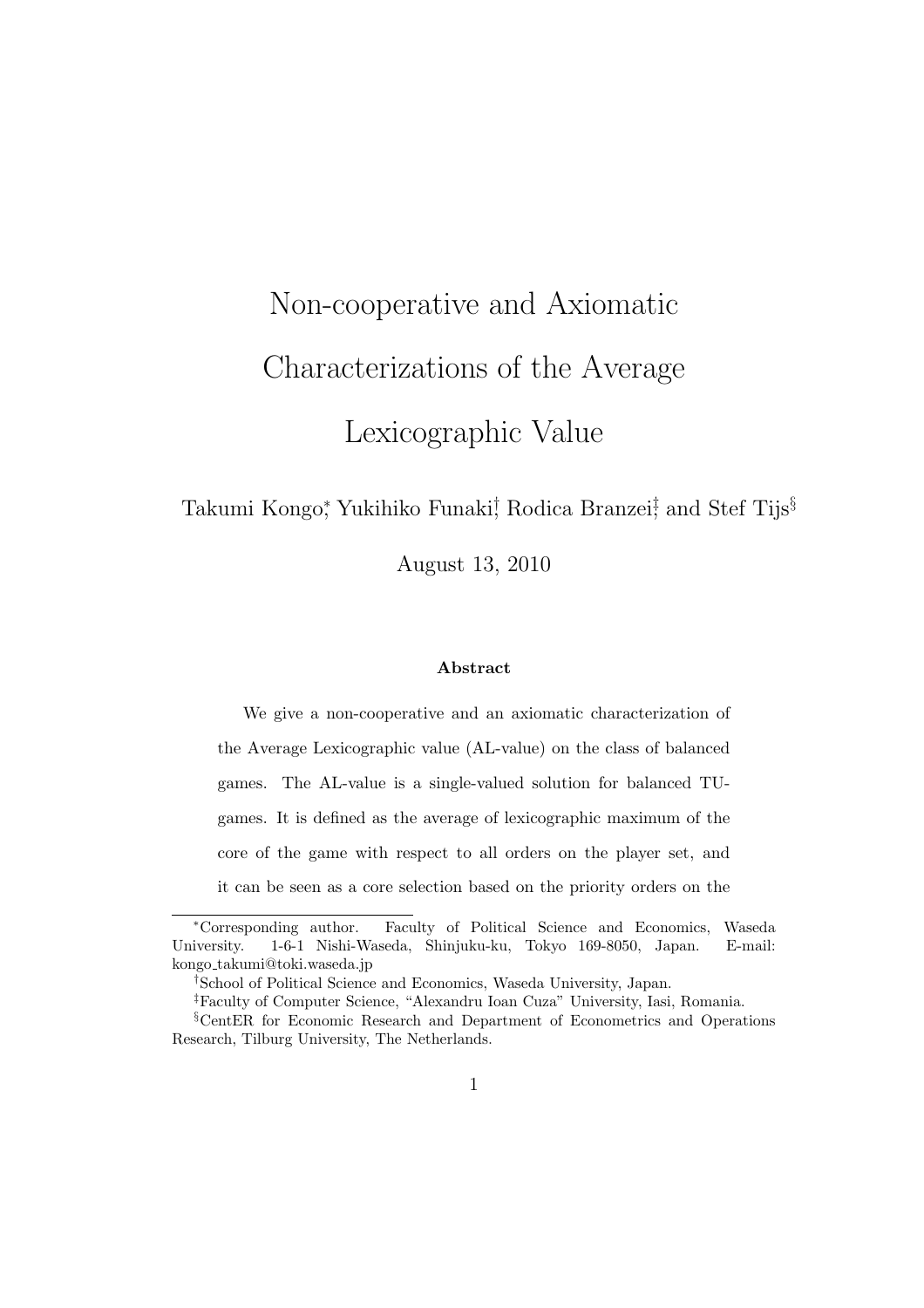players. In both of our characterizations of the AL-value, a consistency property which we call average consistency plays an important role, and the property is obtained by the consistency property à la Davis and Maschler of the lexicographic vectors with respect to any order of players.

JEL classification: C71, C72

Keywords: cooperative games, average lexicographic value, average consistency, characterization

#### **1 Introduction**

The core (Gillies 1953) is a central solution concept in cooperative game theory. If an allocation belongs to the core, no coalition has an incentive to deviate from it; thus, it is coalitionally stable. It goes without saying that the stability is very important in allocation problems; however if there are multiple core allocations, the question "how to select one of them?" arises. One of the well-known core selection is the nucleolus (Schmeidler 1969), which is a lexicographic center of the core (see Maschler et al. 1979). Recently, González-Díaz and Sánchez-Rodríguez (2007) have introduced the core-center, which is a mathematical expectation of the uniform distribution defined over the core.

In some economic situations where there are multiple agents and they negotiate how to divide the outcome obtained by their cooperation, the agents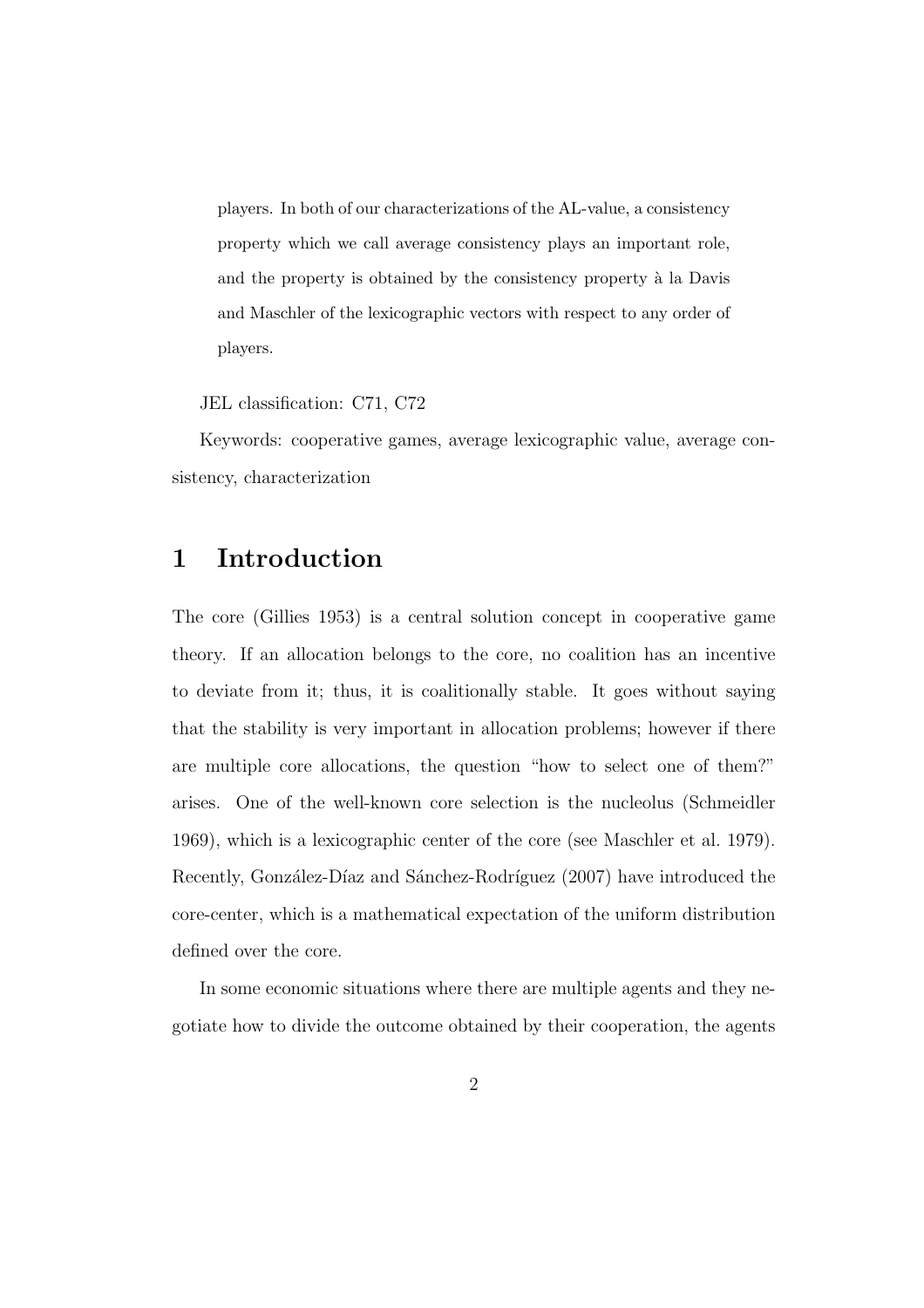may fix a priority order among them and, following the priority, agents request the best outcome among the remaining ones. For example, the runto-the-bank rule in bankruptcy problems (O'Neill 1982) and the serial dictatorship rule in house allocation problems (Hylland and Zeckhauser 1979 and Svensson 1994). The Average Lexicographic value (henceforth, AL-value, Tijs 2005 and Branzei et al. 2008) is a one-point solution for cooperative game theory which reflects the use of priority orders. By definition, the ALvalue is the weighted average of some vertices of the core (more precisely, the weighted average of vertices obtained as leximals with respect to some orders for the set of players), and it is different from the above mentioned two core selections.<sup>1</sup>

In this paper, we characterize the AL-value in both non-cooperative and axiomatic approaches. In both characterizations a consistency property which we call average consistency property of the AL-value plays a key role. It is obtained by the fact that leximals satisfy consistency à la Davis and Maschler (1965). Our results are closely related to existing non-cooperative and axiomatic characterizations of the well-known one-point solution the Shapley value (Shapley 1953). Similarities and differences between the ALvalue and the Shapley value are well-captured by them.

In the non-cooperative approach, given a cooperative game, we construct a non-cooperative game in which the AL-value is obtained as the unique

<sup>&</sup>lt;sup>1</sup>An example illustrating that the AL-value, the nucleolus, and the core-center are different can be obtained from the authors upon request.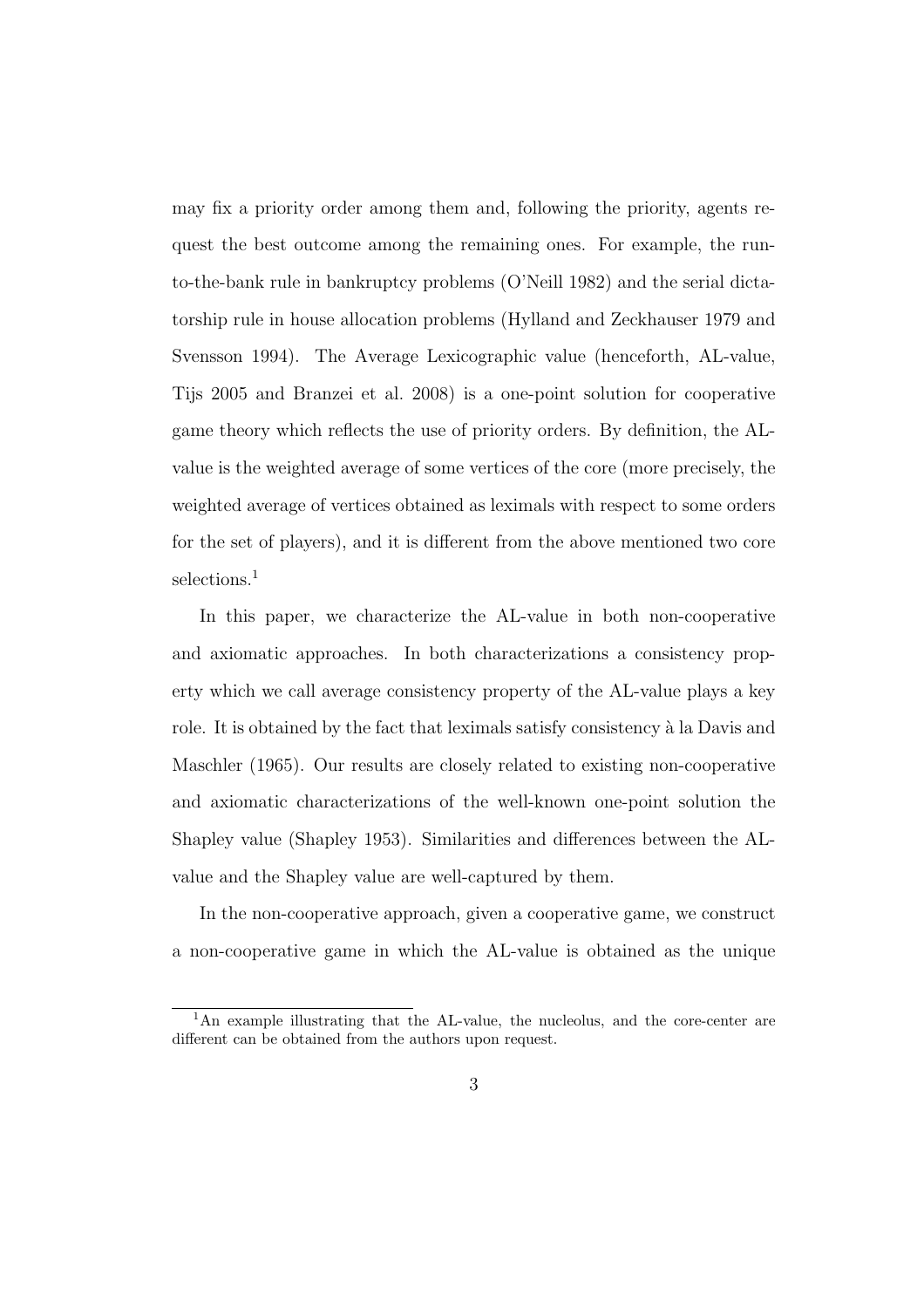subgame perfect equilibrium payoff. Our non-cooperative game is inspired by the bidding mechanism of Pérez-Castrillo and Wettstein (2001), however we focus more on the core property of the outcome. The differences between our non-cooperative game and the bidding mechanism lie in the game played by the remaining players when a proposer's offer is rejected. In the bidding mechanism the game is based on the restricted game defined on the set of the remaining players, whereas in our non-cooperative game, the game is defined based on the Davis and Maschler's reduced game with respect to the proposer's most desirable core allocation. By assuming the existence of the core and thus the formation of the grand coalition, our approach corresponds to remaining players' behaviors based on their pessimistic outlook for the division after a player obtains an advantageous position, a proposer. Our non-cooperative game can be seen as a bargaining based on core allocations among players and it works well in "verifiable" environment (see Ju and Wettstein 2009). To the best of our knowledge, the non-cooperative foundations of the other core selections such as the nucleolus and the core-center are limited in the literature. For the nucleolus, Serrano (1993) mentions a non-cooperative implementation of it for 3-person super-additive games and Montero (2006) provides a non-cooperative interpretation of it for proper simple games. There are no non-cooperative foundations of the core-center.

In the axiomatic approach, we give some variations of the balanced contributions property of Myerson (1980). As mentioned in Kamijo and Kongo (2009), Myerson's balanced contributions property is rather a restrictive one.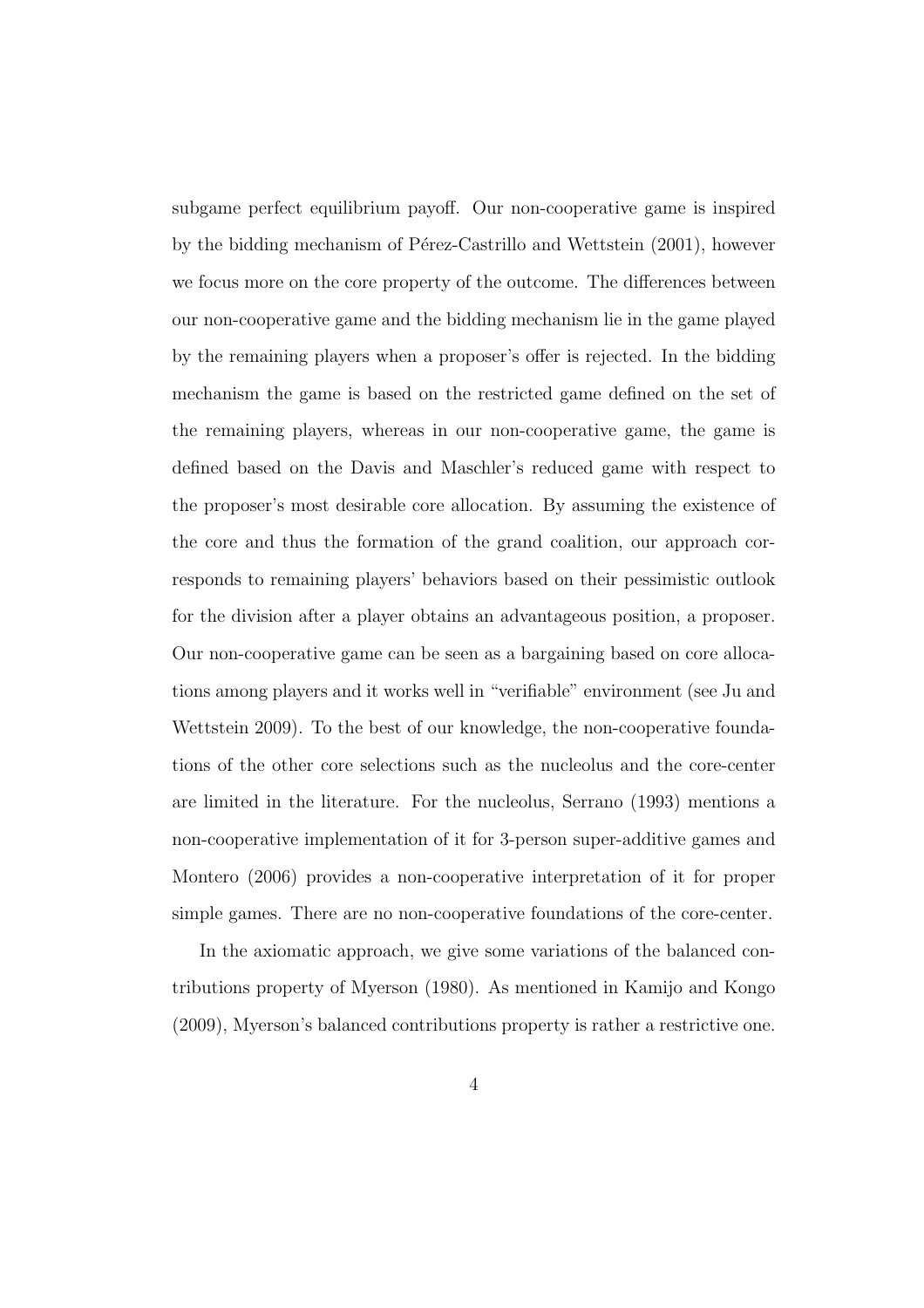Hence, first we consider a weaker version of Myerson's balanced contributions property. We call the new property the balanced *average* contributions property and we show that this new property also characterizes the Shapley value as Myerson (1980) did. Then, we consider two new properties which are based on the special reduced game of Davis and Maschler (1965): the balanced DMcontributions property and the balanced average DM-contributions property. Unlike the case of the Shapley value, only the latter property characterizes the AL-value and there is no efficient value that satisfies the former property.

The outline of this paper is as follows. Section 2 gives preliminaries. Section 3 provides a consistency property of leximals and an average consistency property of the AL-value. Section 4 gives a set of non-cooperative games, in which the AL-value is obtained in any subgame perfect equilibrium. Section 5 presents an axiomatic characterization of the AL-value. Section 6 concludes the paper.

#### **2 Preliminaries**

A situation in which a finite set of players can obtain certain payoffs by cooperation can be described by a *cooperative game with transferable utility*, or simply a TU-game, being a pair  $(N, v)$ , where  $N \subset \mathbb{N}$  is a finite set of players with  $n = |N|$ , and  $v: 2^N \to \mathbb{R}$  is a characteristic function on  $2^N$ such that  $v(\emptyset) = 0$ . For any coalition  $S \subset N$ ,  $v(S)$  is called the *worth* of coalition *S*. This is what the members of coalition *S* can obtain by agreeing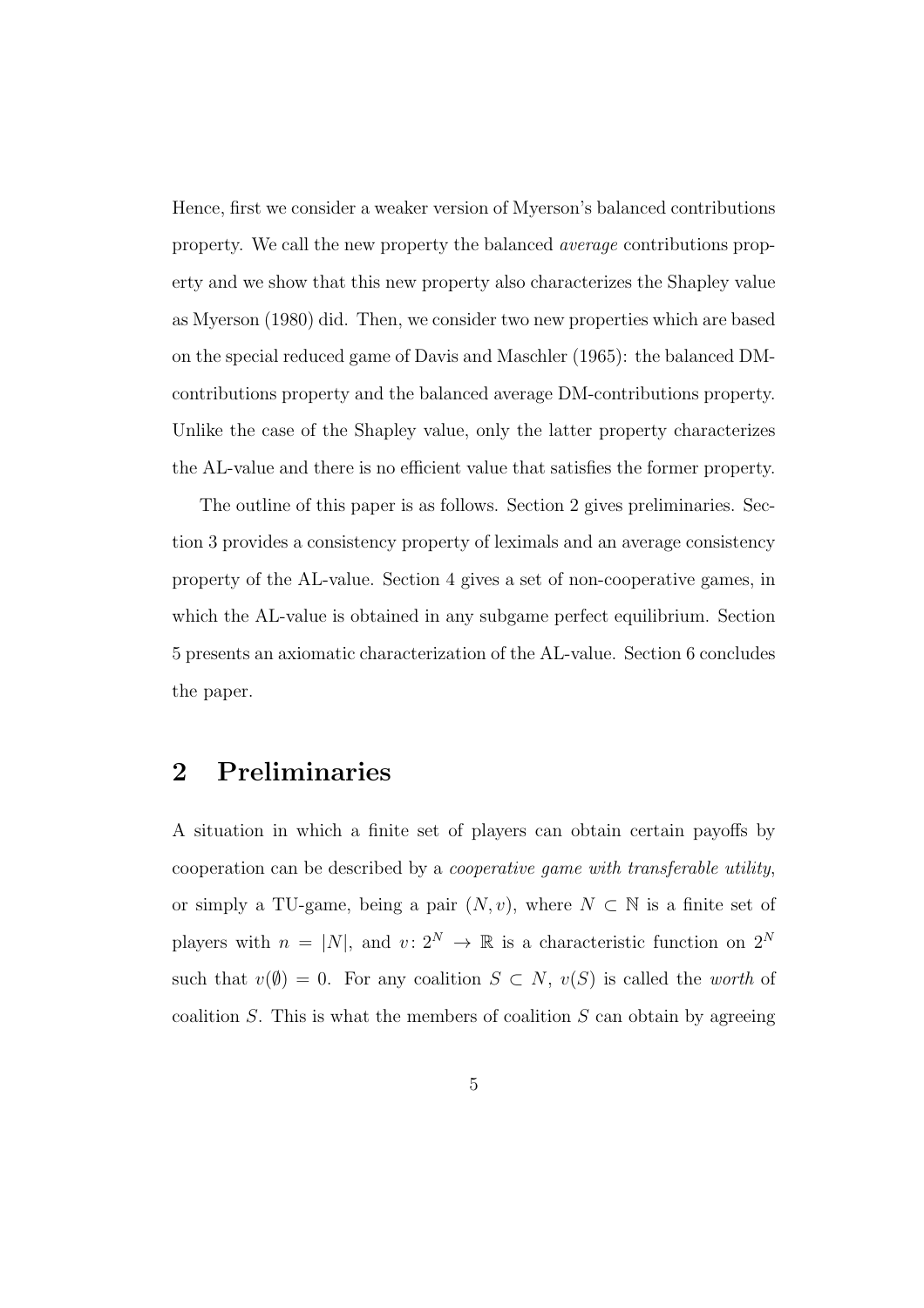to cooperate. We denote the class of all TU-games by *G*. Then the set of games with player set *N* is denoted by  $\mathcal{G}^N$ . We also denote  $I^*(N, v) = \{x \in$  $\mathbb{R}^N | x(N) = v(N) \}$ , where  $x(N) = \sum_{i \in N} x_i$ , as the set of *pre-imputations* of (*N, v*).

The very basic solution concept of this paper is the *core* given (cf. Gillies 1953) by

$$
C(N, v) = \{x \in \mathbb{R}^N | x(N) = v(N), x(S) \ge v(S) \text{ for all } S \subset N \},\
$$

for each  $(N, v) \in \mathcal{G}^N$ , where we denote  $x(S) = \sum_{i \in S} x_i$ . A game with a non-empty core is called a *balanced game* and the set of all balanced games is denoted by  $\mathcal{G}_C$ . Then, we denote the set of balanced games with player set *N* by  $\mathcal{G}_C^N$ .

Let  $(N, v) \in \mathcal{G}_C^N$  and let  $\Pi(N)$  be the set of all orders on *N*, that is, one to one onto mappings from  $\{1, 2, ..., n\}$  to *N*. We also denote  $\sigma =$  $\{\sigma(1), \sigma(2), ..., \sigma(n)\}.$  For each  $\sigma \in \Pi(N)$ , the lexicographic vector  $L^{\sigma}(N, v)$ is inductively defined by, for  $i \in N$ ,

$$
L^{\sigma}_{\sigma(i)}(N,v) = \max\{x_{\sigma(i)}|x \in C(N,v), L^{\sigma}_{\sigma(j)}(N,v) = x_{\sigma(j)} \text{ for each } j \in N \text{ with } j < i\}.
$$

We note that  $L^{\sigma}(N, v)$ ,  $\sigma \in \Pi(N)$ , is an extreme point of the core  $C(N, v)$ : each  $L^{\sigma}(N, v)$  is the lexicographic maximum of the core of  $(N, v)$  with respect to the ordering  $\sigma$ . In the sequel, we refer to each  $L^{\sigma}(N, v)$ ,  $\sigma \in \Pi(N)$ , as the *leximal* of *v* with respect to  $\sigma$ , whereas we refer to  $L^{\sigma}$  as the leximal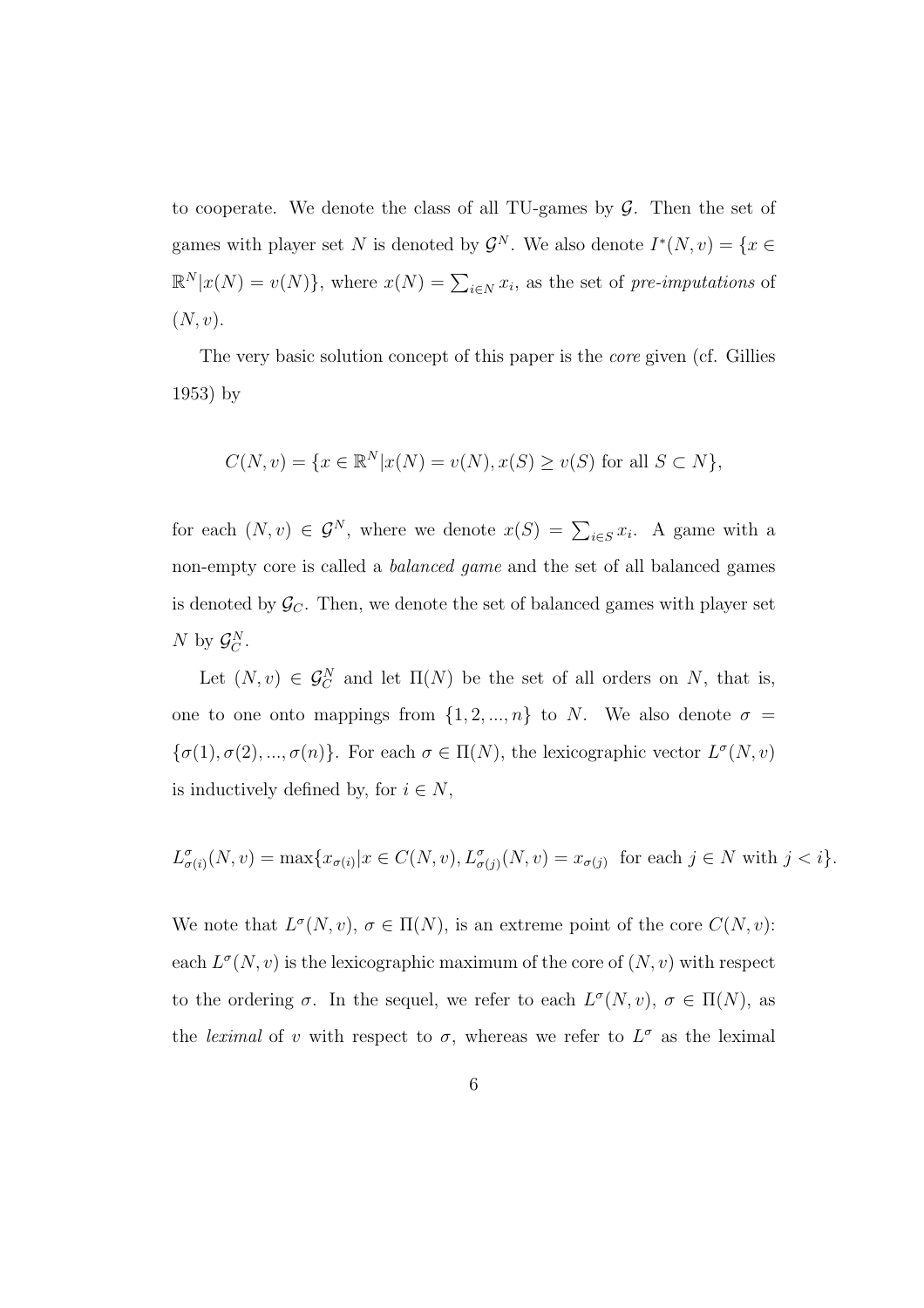(operator) with respect to  $\sigma$ .

The *AL-value*, defined by Tijs (2005) (see also Branzei et al. 2008) as the average of the leximals, is a solution concept on the domain  $\mathcal{G}_C^N$ , which is uniquely determined by the core. The AL-value is the function  $AL: \mathcal{G}_C^N \to$  $\mathbb{R}^N$  defined by

$$
AL(N, v) = \frac{1}{n!} \sum_{\sigma \in \Pi(N)} L^{\sigma}(N, v)
$$

for each  $(N, v) \in \mathcal{G}_C^N$ .

On special classes of balanced games the AL-value coincides with specific solutions on those classes (for details, see Branzei et al. 2008, Lohmann 2006, and Lohmann et al. 2007). In this paper we refer to its relations with the Shapley value.

The coincidence of the Shapley value and the AL-value on some classes of balanced games does not seem unexpected because both values use the principle of averaging entities based on orderings of players. The Shapley value is the average of the marginals  $m^{\sigma}$ :  $\mathcal{G}^N \to \mathbb{R}^N$ ,  $\sigma \in \Pi(N)$ , defined by

$$
m^{\sigma}_{\sigma(i)}(N,v) = v(\{\sigma(j)|j \in N, j \leq i\}) - v(\{\sigma(j)|j \in N, j < i\}) \text{ for each } i \in N.
$$

Then the Shapley value  $\phi(N, v)$  of  $(N, v) \in \mathcal{G}$  is given (cf. Shapley 1953) by

$$
\phi(N, v) = \frac{1}{n!} \sum_{\sigma \in \Pi(N)} m^{\sigma}(N, v).
$$

Some basic differences between the marginal worth vectors of a balanced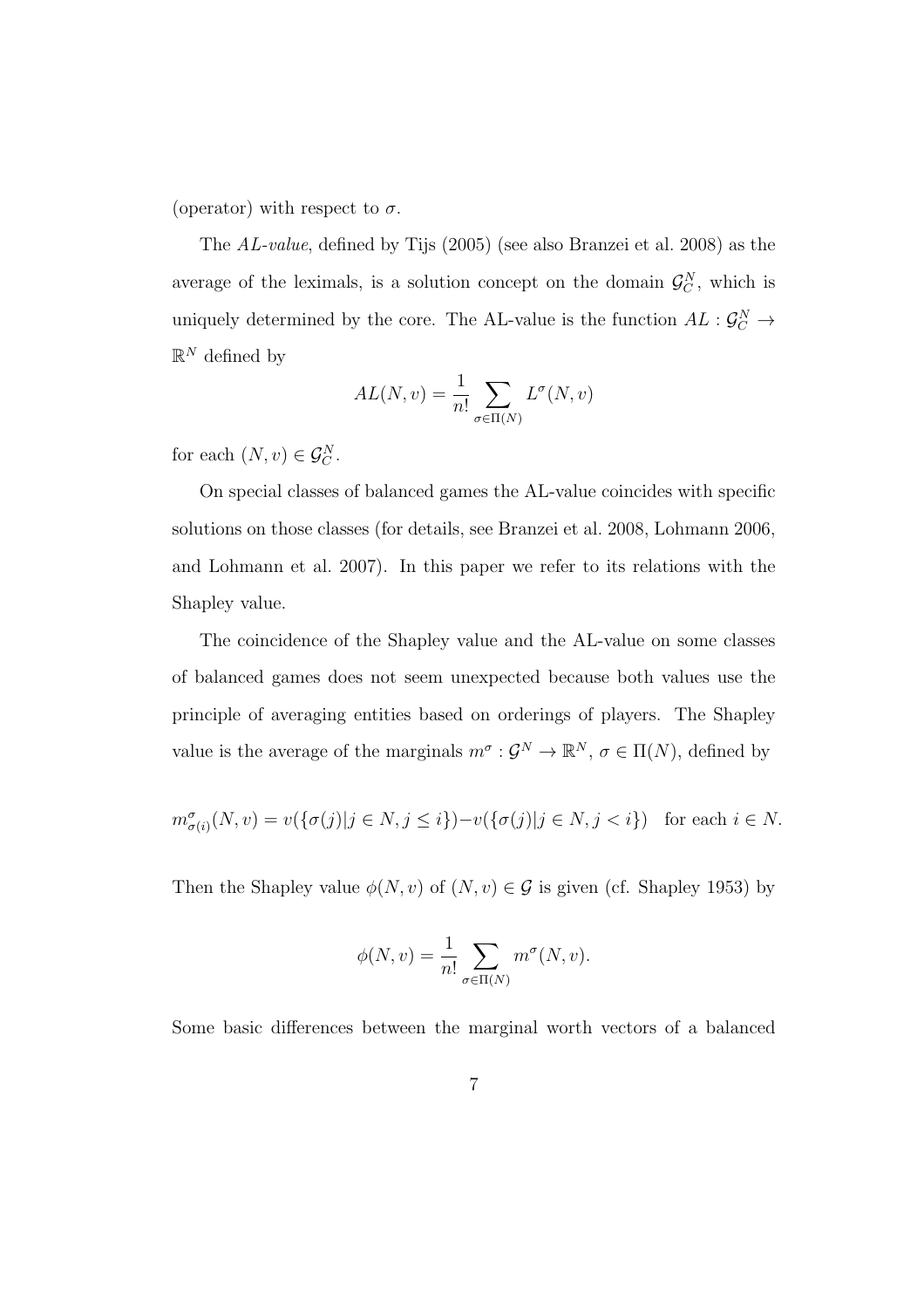game and its leximals on the one hand, and between the Shapley value of such game and its AL-value on the other hand deserve to be mentioned here. Whereas a marginal worth vector of a balanced game might not be a core allocation of the game, each leximal is an extreme point of the core. Furthermore, whereas the Shapley value of a balanced game might not belong to the core of the game (even it might not be an imputation), the AL-value is a selection of the core. Moreover, the property of invariance with respect to exactification (proved for the AL-value in Branzei et al. 2008) and the average consistency property with respect to the core (which we prove for the AL-value in Section 3) are not satisfied by the Shapley value on the class of balanced games. We notice that for real life applications balanced games and their cores are of particular interest, because if the core of the game is the empty set the grand coalition might not form. Finally, we point out that the marginals and the Shapley value are defined for arbitrary cooperative games, whereas the leximals and the AL-value are defined only for balanced games.

The class of convex games is an important subclass of balanced games on which the Shapley value and the AL-value coincide (see Branzei et al. 2008). Recall that a game  $(N, v) \in \mathcal{G}$  is *convex* if

$$
v(S) + v(T) \le v(S \cup T) + v(S \cap T)
$$
 for all  $S, T \subset N$ .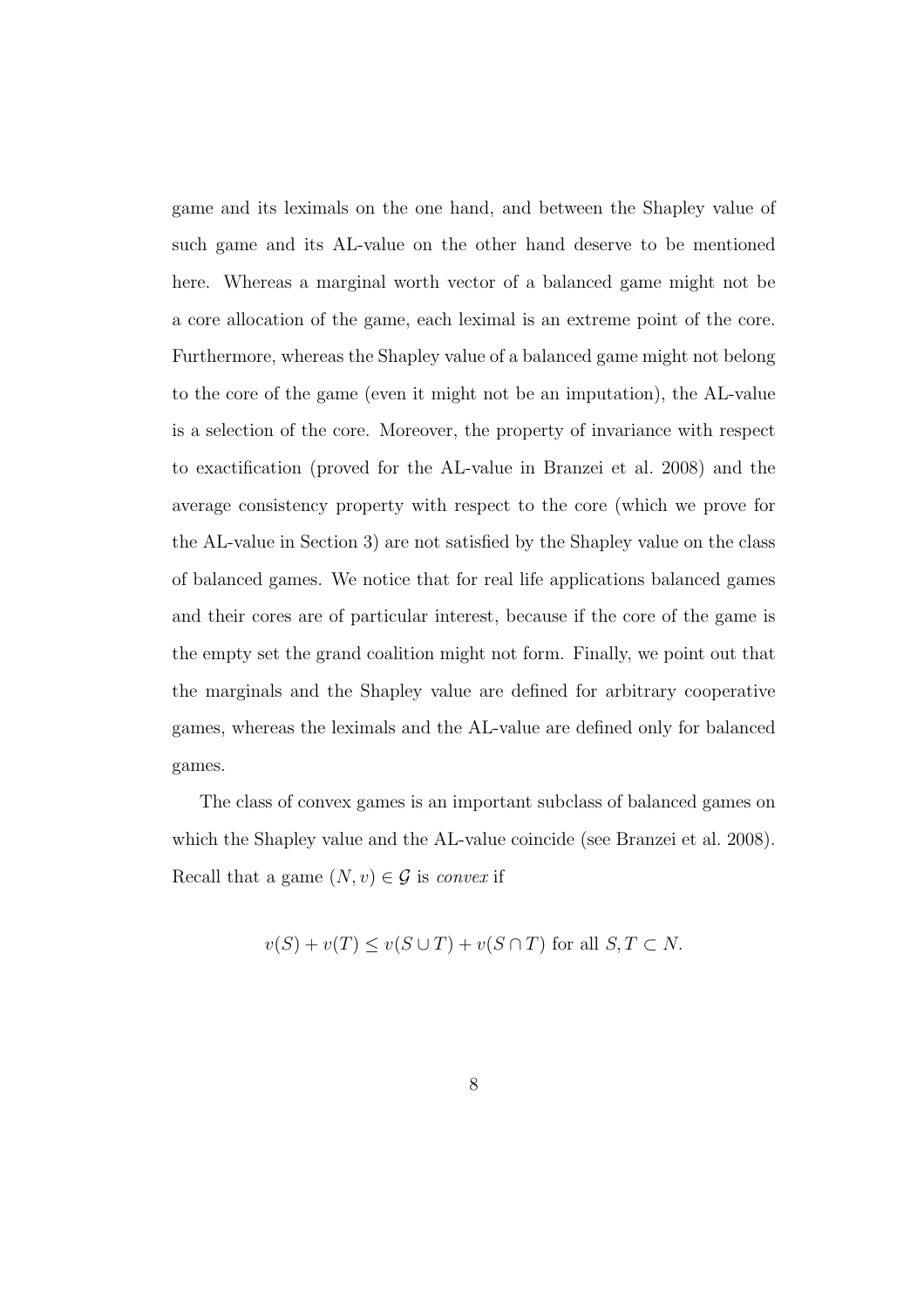#### **3 Average consistency of the AL-value**

Our goal in this section is to prove an average consistency property of the AL-value. To do this, we first need to study a consistency property of the leximals operators. We use notations  $N \setminus j$  instead of  $N \setminus \{j\}$  hereafter.

Consistency with respect to a reduced game is one of the very important properties of solutions of a game, which requires the coincidence of the payoffs in the original game and its reduced game. Peleg (1986) shows that the core satisfies consistency with respect to the reduced game  $\hat{a}$  la Davis and Maschler. Núñez and Rafels (1998) show that each extreme point of the core satisfies the same consistency property.

Since each leximal is one of the extreme points of the core, the payoffs of the leximal of the original game coincide with the payoffs of an extreme point of the core of the reduced game. However, the payoffs of the leximal of the original game might not be equal to the payoffs of the leximal of the reduced game. More precisely, we have to show the coincidence of the payoffs of a leximal with respect to an order  $\sigma$  of the players in the original game with the payoffs of the leximal with respect to an induced order from order  $\sigma$  in the reduced game à la Davis and Maschler.

The *reduced game `a la Davis and Maschler*, in short the *DM-reduced game*  $(N \setminus j, v^x)$ , is for  $x \in I^*(N, v)$  and  $j \in N$ , defined (cf. Davis and Maschler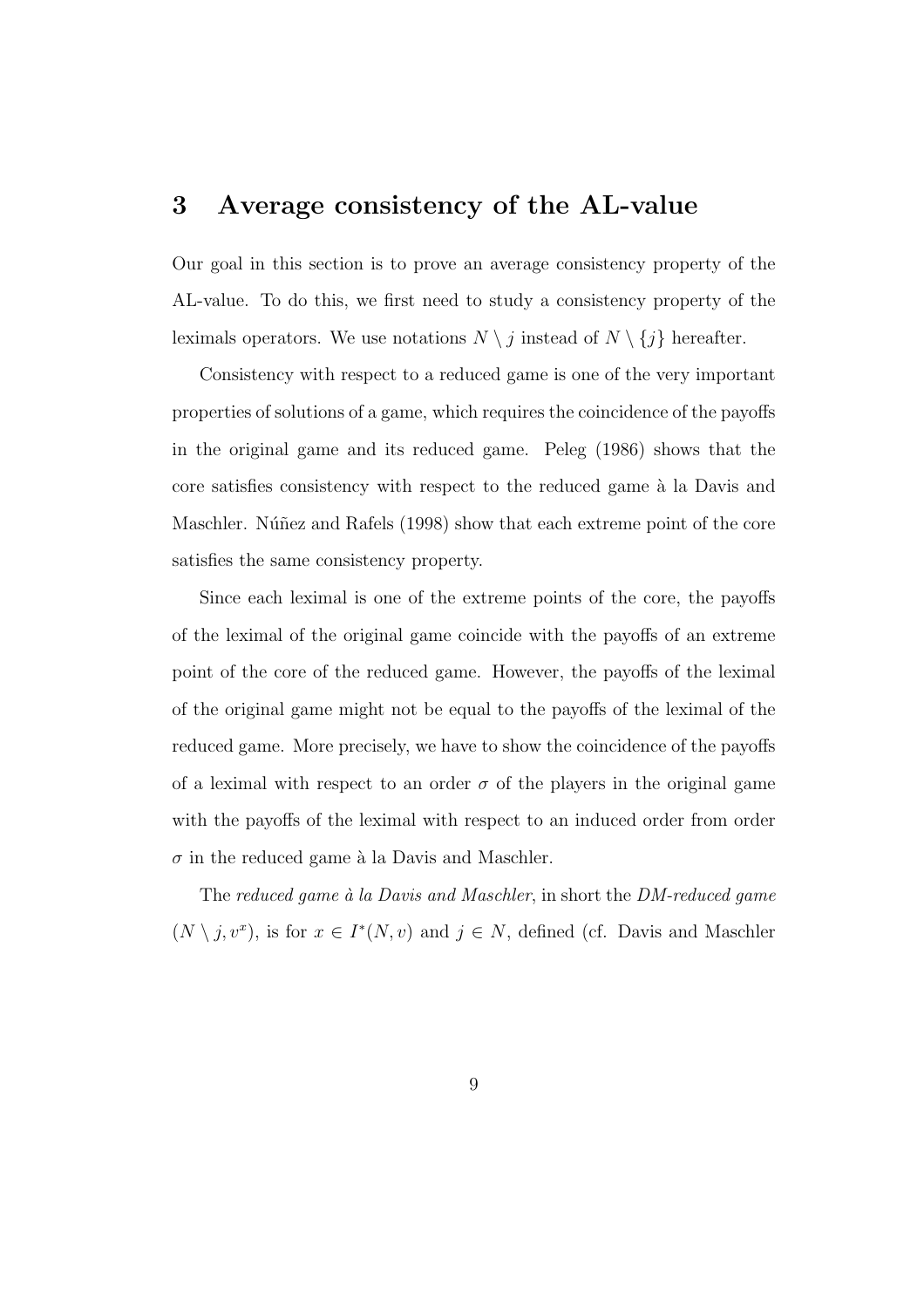1965) by

$$
v^x(N \setminus j) = v(N) - x_j,
$$
  
\n
$$
v^x(S) = \max\{v(S \cup \{j\}) - x_j, v(S)\}\
$$
for all  $S \subsetneq N \setminus j$ ,  
\n
$$
v^x(\emptyset) = 0.
$$

Next, we will show the consistency of the leximals with respect to the reduced game. To prove this, following Caprari et al. (2006), we define a function  $\mathcal{L}^{\sigma}$  with respect to  $\sigma \in \Pi(N)$ ,  $\mathcal{L}^{\sigma} : \mathcal{K} \to \mathbb{R}^{N}$ , by

$$
\mathcal{L}^{\sigma}_{\sigma(i)}(K) = \max\{x_{\sigma(i)} | x \in K, \mathcal{L}^{\sigma}_{\sigma(j)}(K) = x_{\sigma(j)} \text{ for each } j < i\}
$$

for each  $K \in \mathcal{K}$ , where  $\mathcal{K} = \{K | K \subset \mathbb{R}^N, K \text{ is convex and compact}\}.$  It holds  $L^{\sigma}(N, v) = \mathcal{L}^{\sigma}(C(N, v)).^2$ 

For any subset  $S \subset N$  and any order  $\sigma \in \Pi(N)$ , take  $T \subset \{1, 2, ..., n\}$ such that  $\sigma(T) = S$ ; then, we can define a function  $\sigma_S$  on  $T$ ,  $\sigma_S : T \to S$ , by  $\sigma_S(i) = \sigma(i)$  for  $i \in T$ . We also denote the set of such functions by  $\tilde{\Pi}(S)$ . Then  $\sigma_S$  is not in  $\Pi(S)$ , but it induces a natural order on *S*. Let  $\mathcal{K}_S = \{K_S | \exists K \in \mathcal{K} \text{ s.t. } K_S = K \cap \mathbb{R}^S\}$ . We define  $(\mathcal{L}^{\sigma_S})|_{\mathcal{K}_S}$  by

$$
(\mathcal{L}^{\sigma_S}|_{\mathcal{K}_S})_{\sigma_S(i)}(K_S) = \max\{x_{\sigma_S(i)} \mid x \in K_S, (\mathcal{L}^{\sigma_S}|_{\mathcal{K}_S})_{\sigma_S(j)}(K_S) = x_{\sigma_S(j)}, \forall j < i \text{ with } j \in \sigma^{-1}(S)\}
$$

for  $i \in \sigma^{-1}(S)$  and for any compact convex set  $K_S \in \mathcal{K}_S$ . We also denote

 ${}^{2}\text{In}$  Caprari et al. (2006), *K* is a share set, not a general compact convex set.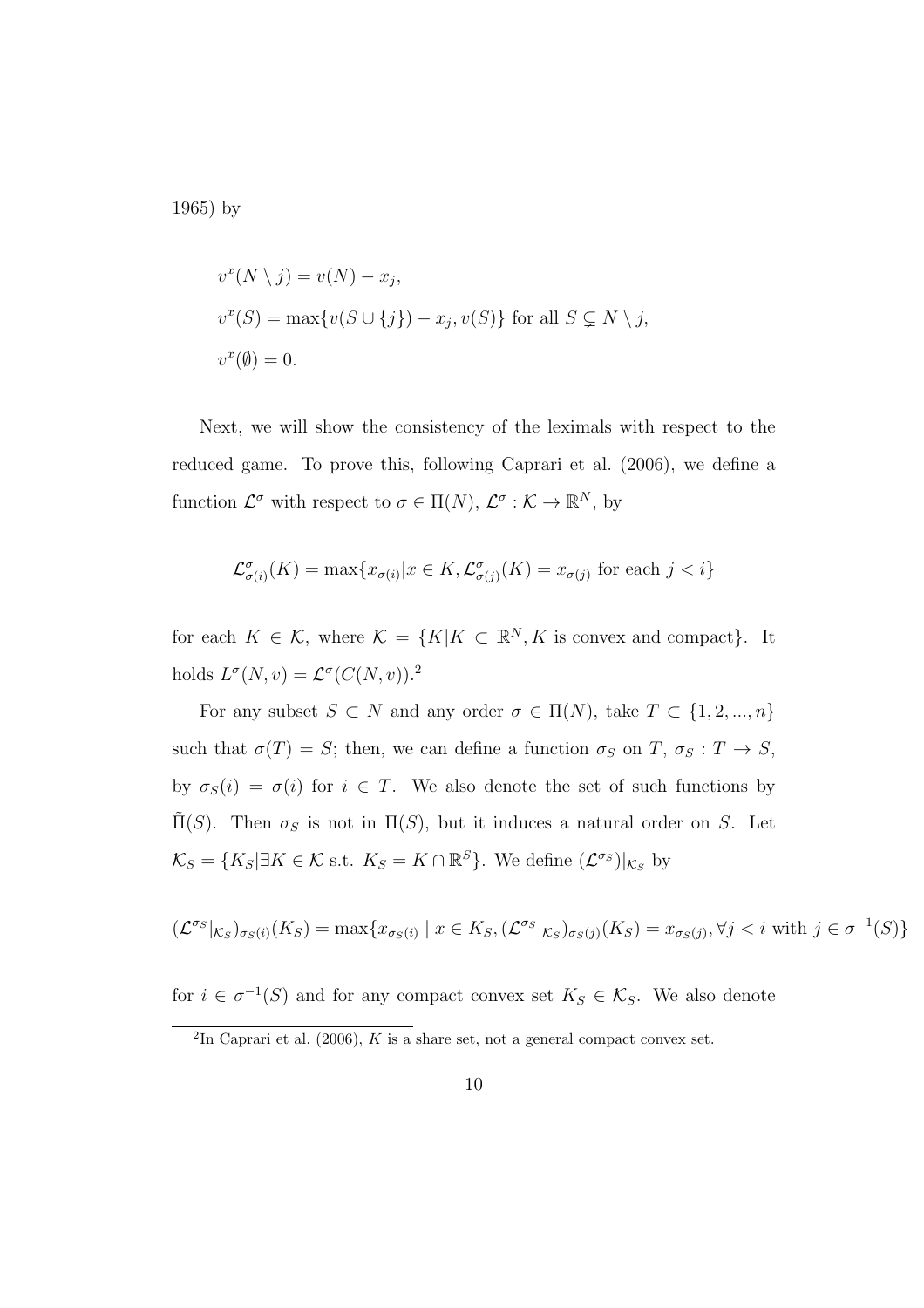$\mathcal{L}^{\sigma_S}|_{\mathcal{K}_S}$  by  $\mathcal{L}^{\sigma}$ , and  $\sigma_S$  by  $\sigma$  if there is no confusion. For leximals, we also use a similar notation, that is, for any  $\sigma \in \Pi(N)$ , any  $S \subset N$ , and any game  $(S, w)$ , we denote  $L^{\sigma_S}(S, w) = \mathcal{L}^{\sigma_S}(C(S, w))$  by  $L^{\sigma}(S, w)$ . Then we obtain the following.

**Theorem 1.** *For any*  $\sigma \in \Pi(N)$ , *the leximal*  $L^{\sigma}$  *satisfies the DM-consistency, that is, for any*  $(N, v) \in \mathcal{G}_C$  *and*  $j \in N$ *, the DM-reduced game*  $(N \setminus j, v^{L^{\sigma}(N,v)})$ *belongs to GC, and*

$$
L_i^{\sigma}(N, v) = L_i^{\sigma}(N \setminus j, v^{L^{\sigma}(N, v)}) \quad \text{for each } i \in N \setminus j.
$$

*Proof.* Without loss of generality, we assume that  $N = \{1, 2, ..., n\}$ . Take any  $j \in N$ ,  $\sigma \in \Pi(N)$ , and let  $y = L^{\sigma}(N, v)$ . Consider the reduced game  $(N \setminus j, v^y)$  for  $j \in N$ . Let *l* be such that  $\sigma(l) = j$ . We distinguish two cases.

First, we consider the case when  $i < l$ . Let  $i = 1$ ; then

$$
y_{\sigma(1)} = \mathcal{L}^{\sigma}_{\sigma(1)}(C(N, v))
$$
  
=  $\max\{x_{\sigma(1)} \in \mathbb{R} | x \in C(N, v)\}$   
=  $\max\{x_{\sigma(1)} \in \mathbb{R} | x(N) = v(N), x(S) \ge v(S) \forall S \subset N\}$   
=  $\max\{x_{\sigma(1)} \in \mathbb{R} | x(N) = v(N), x(S) \ge v(S) \forall S \subset N, x_{\sigma(1)} = y_{\sigma(1)}\},$ 

where the last equality holds because  $y$  belongs to  $C(N, v)$ .

Now,

$$
\{x \in \mathbb{R}^{N \setminus j} | x(N) = v(N), x(S) \ge v(S), \ \forall S \subset N, x_j = y_j \}
$$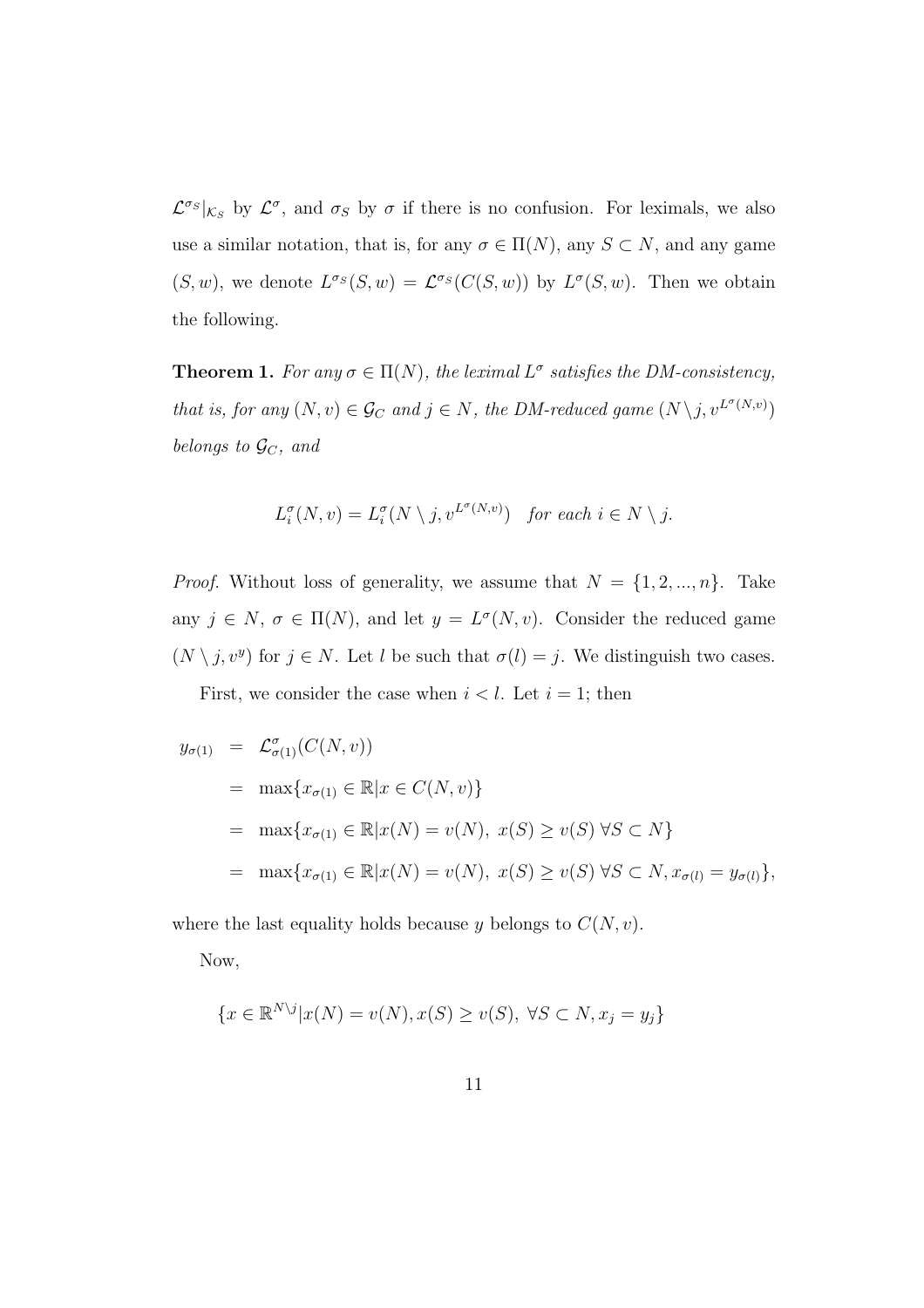$$
= \{x \in \mathbb{R}^{N \setminus j} | x(N \setminus j) + y_j = v(N), x(S) \ge v(S) \forall S \subseteq N \setminus j,
$$
  
\n
$$
x(S \setminus j) + y_j \ge v(S) \forall S \subseteq N \text{ with } S \ni j\}
$$
  
\n
$$
= \{x \in \mathbb{R}^{N \setminus j} | x(N \setminus j) = v(N) - y_j, x(S) \ge v(S) \forall S \subseteq N \setminus j, x(S) \ge v(S \cup \{j\}) - y_j
$$
  
\n
$$
\forall S \subseteq N \setminus j\}
$$
  
\n
$$
= \{x \in \mathbb{R}^{N \setminus j} | x(N \setminus j) = v^y(N \setminus j), x(S) \ge \max\{v(S), v(S \cup \{j\}) - y_j\} \forall S \subseteq N \setminus j\}
$$
  
\n
$$
= \{x \in \mathbb{R}^{N \setminus j} | x(N \setminus j) = v^y(N \setminus j), x(S) \ge v^y(S), \forall S \subseteq N \setminus j\} = C(N \setminus j, v^y).
$$
  
\nSo,

$$
\{x \in \mathbb{R}^{N \setminus j} | x(N) = v(N), x(S) \ge v(S), \ \forall S \subset N, x_j = y_j\} = C(N \setminus j, v^y). \tag{1}
$$

Then, we have

$$
y_{\sigma(1)} = \max\{x_{\sigma(1)} \in \mathbb{R} | x \in C(N \setminus j, v^y)\} = \mathcal{L}_{\sigma(1)}^{\sigma}(C(N \setminus j, v^y)) = L_{\sigma(1)}^{\sigma}(N \setminus j, v^y).
$$

Next consider  $i = 2$ . Based on  $y_{\sigma(1)} = \mathcal{L}^{\sigma}_{\sigma(1)}(C(N \setminus j, v^y))$ , we have

$$
y_{\sigma(2)} = \mathcal{L}^{\sigma}_{\sigma(2)}(C(N, v))
$$
  
\n
$$
= \max\{x_{\sigma(2)} \in \mathbb{R} | x \in C(N, v), x_{\sigma(1)} = y_{\sigma(1)}\}
$$
  
\n
$$
= \max\{x_{\sigma(2)} \in \mathbb{R} | x(N) = v(N), x(S) \ge v(S) \forall S \subset N, x_{\sigma(1)} = y_{\sigma(1)}\}
$$
  
\n
$$
= \max\{x_{\sigma(2)} \in \mathbb{R} | x(N) = v(N), x(S) \ge v(S) \forall S \subset N, x_{\sigma(1)} = y_{\sigma(1)}, x_{\sigma(1)} = y_{\sigma(1)}\}.
$$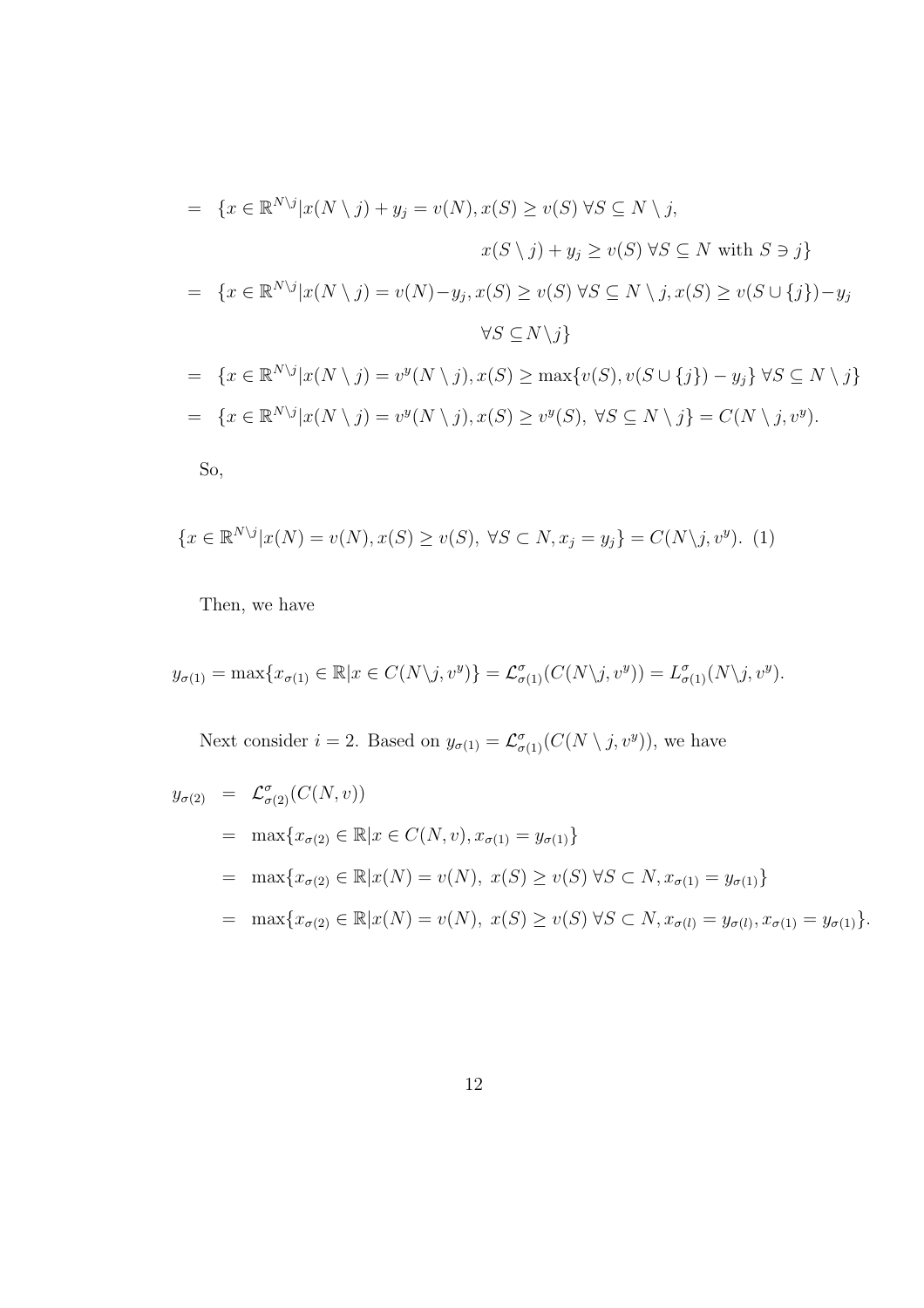Further, by (1) we obtain,

$$
\{x \in \mathbb{R}^{N \setminus j} | x(N) = v(N), x(S) \ge v(S), \forall S \subset N, x_j = y_j, x_{\sigma(1)} = y_{\sigma(1)}\}
$$
  
= 
$$
\{x \in \mathbb{R}^{N \setminus j} | x \in C(N \setminus j, v^y), x_{\sigma(1)} = y_{\sigma(1)}\}.
$$

This implies that

$$
y_{\sigma(2)} = \max\{x_{\sigma(2)} \in \mathbb{R} | x(N) = v(N), \ x(S) \ge v(S) \ \forall S \subset N, x_{\sigma(1)} = y_{\sigma(1)}, x_{\sigma(1)} = y_{\sigma(1)}\}
$$
  
= 
$$
\max\{x_{\sigma(2)} \in \mathbb{R} | x \in C(N \setminus j, v^y), x_{\sigma(1)} = y_{\sigma(1)}\}
$$
  
= 
$$
\mathcal{L}_{\sigma(2)}^{\sigma}(C(N \setminus j, v^y)) = L_{\sigma(2)}^{\sigma}(N \setminus j, v^y).
$$

Based on  $y_{\sigma(1)} = \mathcal{L}^{\sigma}_{\sigma(1)}(C(N \setminus j, v^y)), y_{\sigma(2)} = \mathcal{L}^{\sigma}_{\sigma(2)}(C(N \setminus j, v^y)),...,$  $y_{\sigma(i-1)} = \mathcal{L}^{\sigma}_{\sigma(i-1)}(C(N \setminus j, v^y)),$  by (1) we obtain  $y_{\sigma(i)} = L^{\sigma}_{\sigma(i)}(N \setminus j, v^y)$  for the case  $i < l$ .

Second, consider the case when  $i > l$ . Based on the fact that  $y_{\sigma(s)} =$  $\mathcal{L}^{\sigma}_{\sigma(s)}(C(N \setminus j, v^y))$  for  $s < i$ , by (1) we obtain

$$
y_{\sigma(i)} = \mathcal{L}^{\sigma}_{\sigma(i)}(C(N, v))
$$
  
\n
$$
= \max\{x_{\sigma(i)} \in \mathbb{R} | x \in C(N, v), x_{\sigma(t)} = y_{\sigma(t)} \text{ for } t < i\}
$$
  
\n
$$
= \max\{x_{\sigma(i)} \in \mathbb{R} | x(N) = v(N), x(S) \ge v(S) \forall S \subset N, x_{\sigma(t)} = y_{\sigma(t)} \text{ for } t < i\}
$$
  
\n
$$
= \max\{x_{\sigma(i)} \in \mathbb{R} | x \in C(N \setminus j, v^y), x_{\sigma(t)} = y_{\sigma(t)} \text{ for } t < i\}
$$
  
\n
$$
= \mathcal{L}^{\sigma}_{\sigma(i)}(C(N \setminus j, v^y)) = L^{\sigma}_{\sigma(i)}(N \setminus j, v^y).
$$

 $\Box$ 

Next, we cope with a consistency property of the AL-value which we call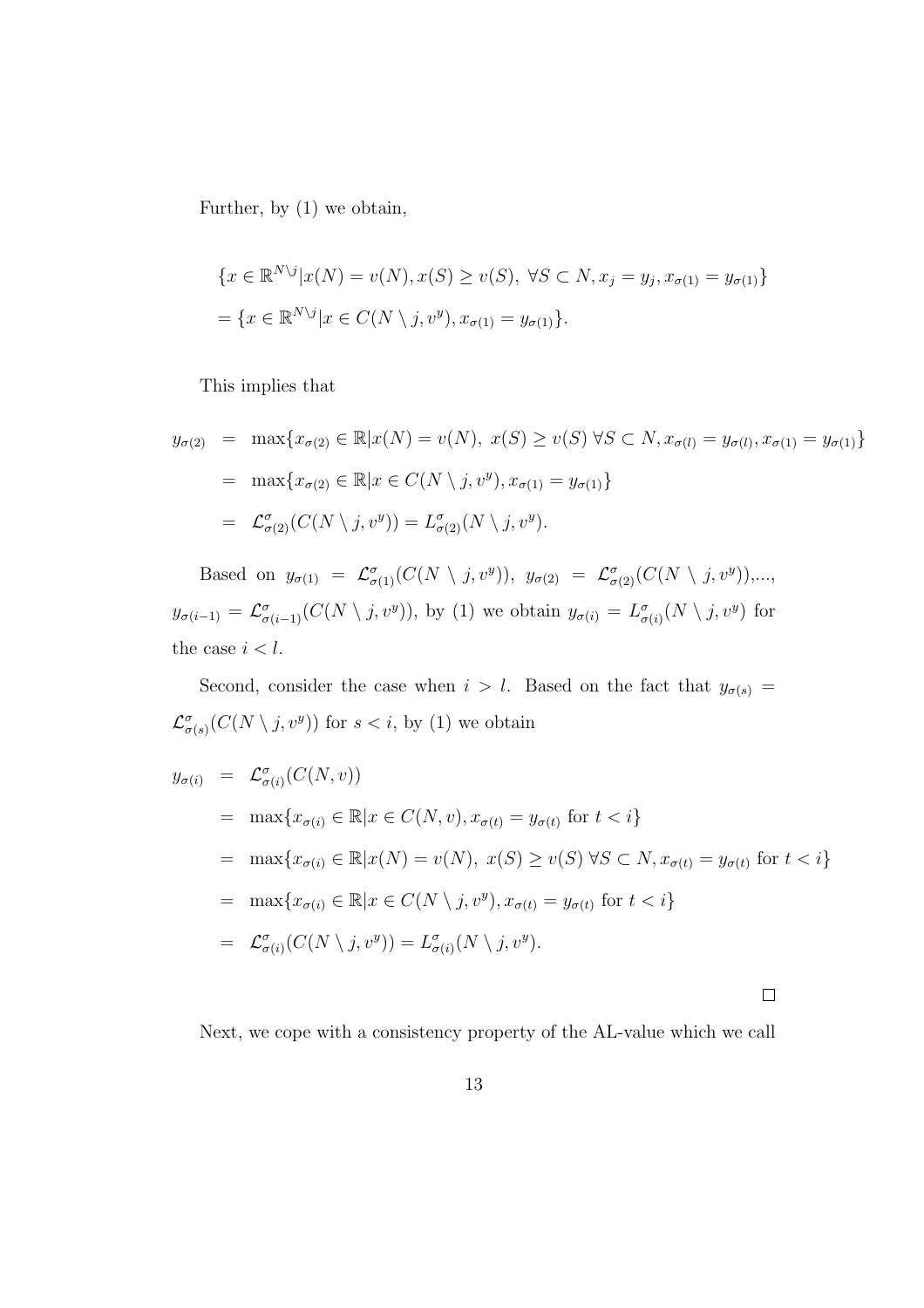the average consistency of the AL-value with respect to the core. We consider a special type of reduced games. Let  $k \in N$  and let  $\sigma^k \in \Pi(N)$  be an order which satisfies  $\sigma^k(1) = k$ . We denote the set of such orders by  $\Pi^k(N)$ . We also denote  $z^k = \max\{x_k \in \mathbb{R} | x \in C(N, v)\} = L^{\sigma^k}_{\sigma^k(1)}(N, v)$ .

We can consider the reduced game à la Davis and Maschler with respect to  $z^k$ ,  $(N \setminus k, v^{-k})$ , given by

$$
v^{-k}(N \setminus k) = v(N) - z^k,
$$
  
\n
$$
v^{-k}(S) = \max\{v(S \cup \{k\}) - z^k, v(S)\} \text{ for all } S \subsetneq N \setminus k,
$$
  
\n
$$
v^{-k}(\emptyset) = 0.
$$

We call the above game the *lexicographically DM reduced game* with respect to  $k \in N$ . This game reflects remaining players' pessimistic outlook. Now, given a balanced game (*N, v*), we assume the grand coalition *N* is formed and consider the division of the worth  $v(N)$  among players in N, based on the characteristic function *v*. Then, players are not able to obtain any imputation that is not an element of the core of the game  $(N, v)$ . This is because, for such an imputation, there exists a coalition that is willing to deviate from the grand coalition *N*, in the hope of getting more among them, and thus it conflicts the assumption that *N* is formed. In this sense, we consider the division of  $v(N)$  as a selection among all core allocations of  $(N, v)$ . Further, assume that one of the players, *k*, obtains an advantageous position among all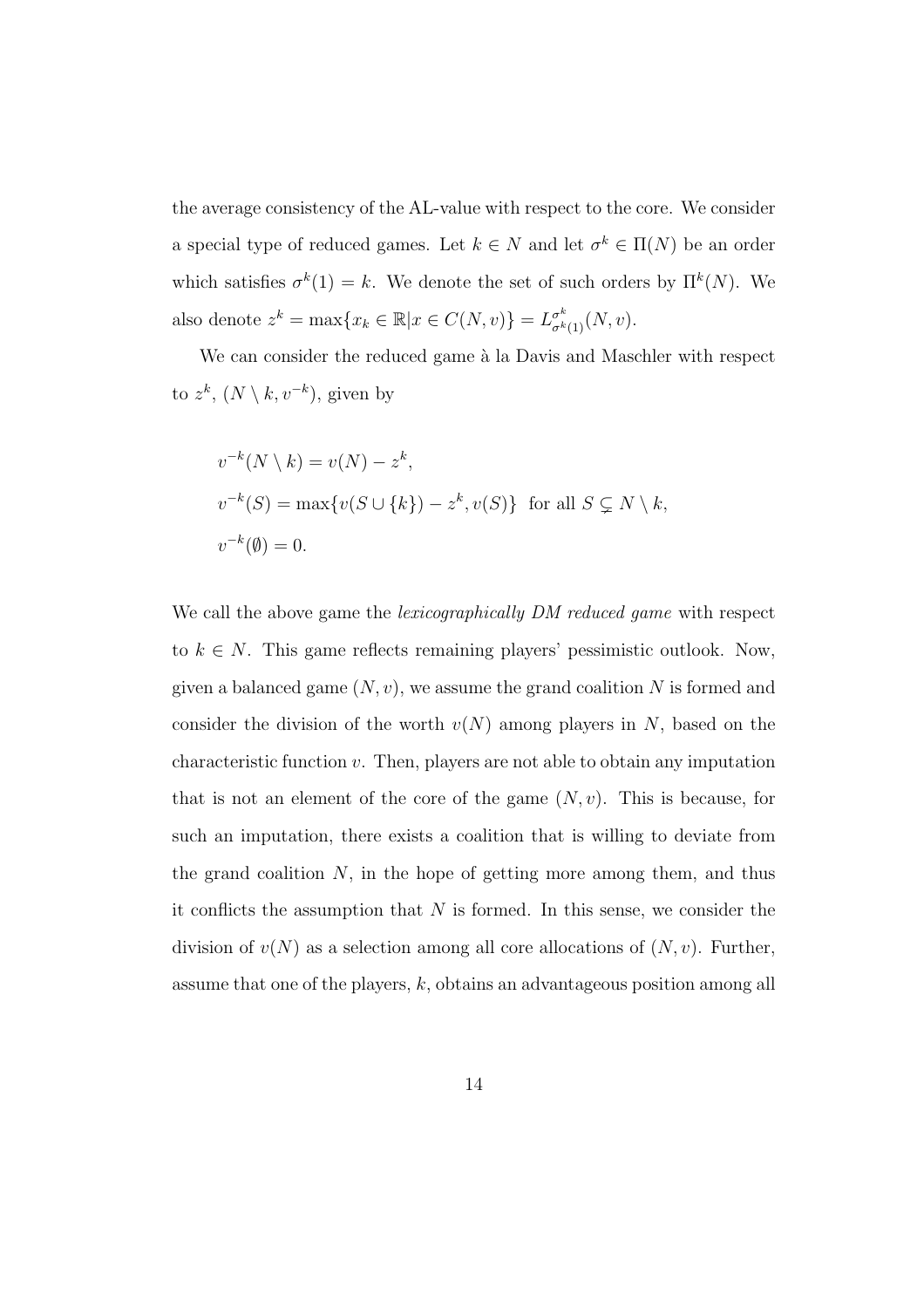players.<sup>3</sup> A coalition *S* of remaining players  $N \setminus k$  reconsiders the situation in the following manner: First,  $S$  can obtain the worth  $v(S)$  by only themselves. In addition, they are able to win the cooperation with *k* if they offer *k*'s maximal payoff among core allocation,  $z^k$ , to k. Therefore, the worth of S is at least max $\{v(S \cup \{k\}) - z^k, v(S)\}\)$ , as defined above.

Theorem 1 implies that for any  $k \in N$ ,

$$
L_i^{\sigma^k}(N, v) = L_i^{\sigma^k}(N \setminus k, v^{-k})
$$
 for any  $i \in N \setminus k$ .

**Definition 1** (Average Consistency). Let  $(N, v) \in \mathcal{G}_C^N$ . For any  $k \in N$ , let  $z^k = \max\{x_k \in \mathbb{R} | x \in C(N, v)\}.$  Then, a value  $\varphi : \mathcal{G}_C^N \to \mathbb{R}^n$  satisfies average consistency *with respect to the core if and only if for any*  $i \in N$ ,

$$
\varphi_i(N, v) = \frac{1}{n}z^i + \frac{1}{n}\sum_{k \neq i} \varphi_i(N \setminus k, v^{-k}).
$$

Theorem 1 easily implies the following theorem. Caprari et al. (2008) also consider the average consistency of the AL-value for share sets, but not for TU games. Though TU games are related to share sets, the relationship between the reduced games à la Davis and Maschler and the corresponding share sets is not clear. Thus the next theorem could not be obtained directly from their result.

<sup>3</sup>Now we do not mention this point in detail. We give a clear interpretation of it as "being chosen as an proposer of a division to the other players" in the non-cooperative characterization of the AL value, presented in the next section.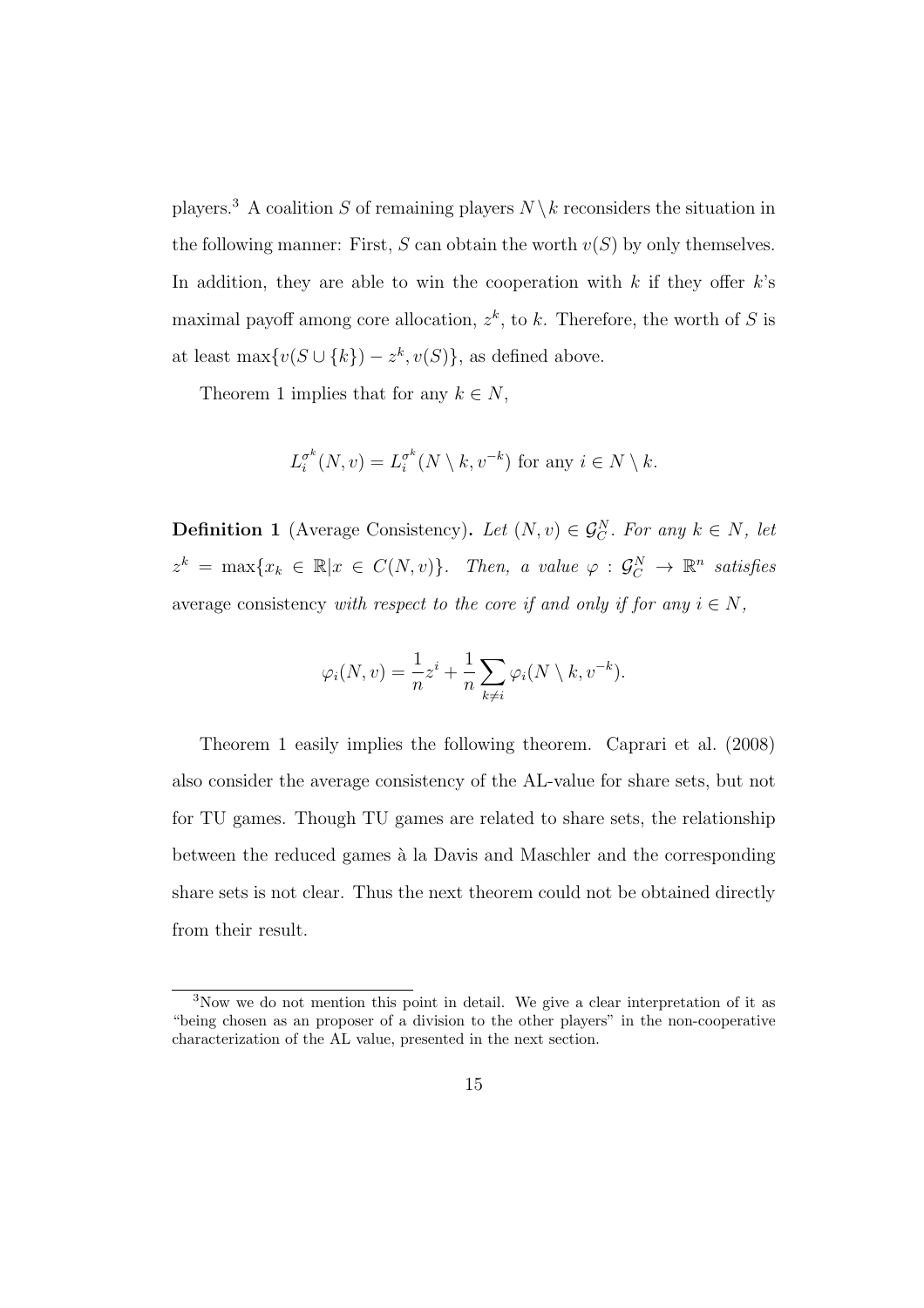**Theorem 2.** *The AL-value satisfies the average consistency property with respect to the core, that is for any*  $i \in N$ *,* 

$$
AL_i(N, v) = \frac{1}{n}z^i + \frac{1}{n}\sum_{k \neq i} AL_i(N \setminus k, v^{-k}).
$$

*Proof.* For any  $k \in N$  and  $i \in N \setminus k$ ,

$$
AL_i(N, v) = \frac{1}{n!} \sum_{\sigma \in \Pi(N)} L_i^{\sigma}(N, v)
$$
  
\n
$$
= \frac{1}{n} z^i + \frac{1}{n} \sum_{k \neq i} \frac{1}{(n-1)!} \sum_{\sigma^k \in \Pi^k(N)} L_i^{\sigma^k}(N, v)
$$
  
\n
$$
= \frac{1}{n} z^i + \frac{1}{n} \sum_{k \neq i} \frac{1}{(n-1)!} \sum_{(\sigma^k)_{N \setminus k} \in \Pi(N \setminus k)} L_i^{(\sigma^k)_{N \setminus k}}(N \setminus k, v^{-k})
$$
  
\n
$$
= \frac{1}{n} z^i + \frac{1}{n} \sum_{k \neq i} \frac{1}{(n-1)!} \sum_{\sigma \in \Pi(N \setminus k)} L_i^{\sigma}(N \setminus k, v^{-k})
$$
  
\n
$$
= \frac{1}{n} z^i + \frac{1}{n} \sum_{k \neq i} AL_i(N \setminus k, v^{-k}).
$$

**Corollary 1.** Let  $(N, v) \in \mathcal{G}^N$  and  $i \in N$ . Take any  $\tau^i \in \Pi^i(N)$  and  $\sigma^j \in \Pi^j(N)$  *for all*  $j \neq i$ *. Then* 

$$
AL_i(N, v) = \frac{1}{n} \sum_{j \neq i} \left( \frac{1}{n-1} L_i^{\tau^i}(N \setminus j, v^{L^{\tau^i(N, v)}}) + AL_i(N \setminus j, v^{L^{\sigma^j(N, v)}}) \right).
$$

*Proof.* By the consistency property of the leximals, we have

$$
z^{i} = L_{\tau^{i}(1)}^{\tau^{i}}(N, v) = L_{i}^{\tau^{i}}(N, v) = L_{i}^{\tau^{i}}(N \setminus j, v^{L^{\tau^{i}}(N, v)}) \text{ for each } j \in N \setminus i.
$$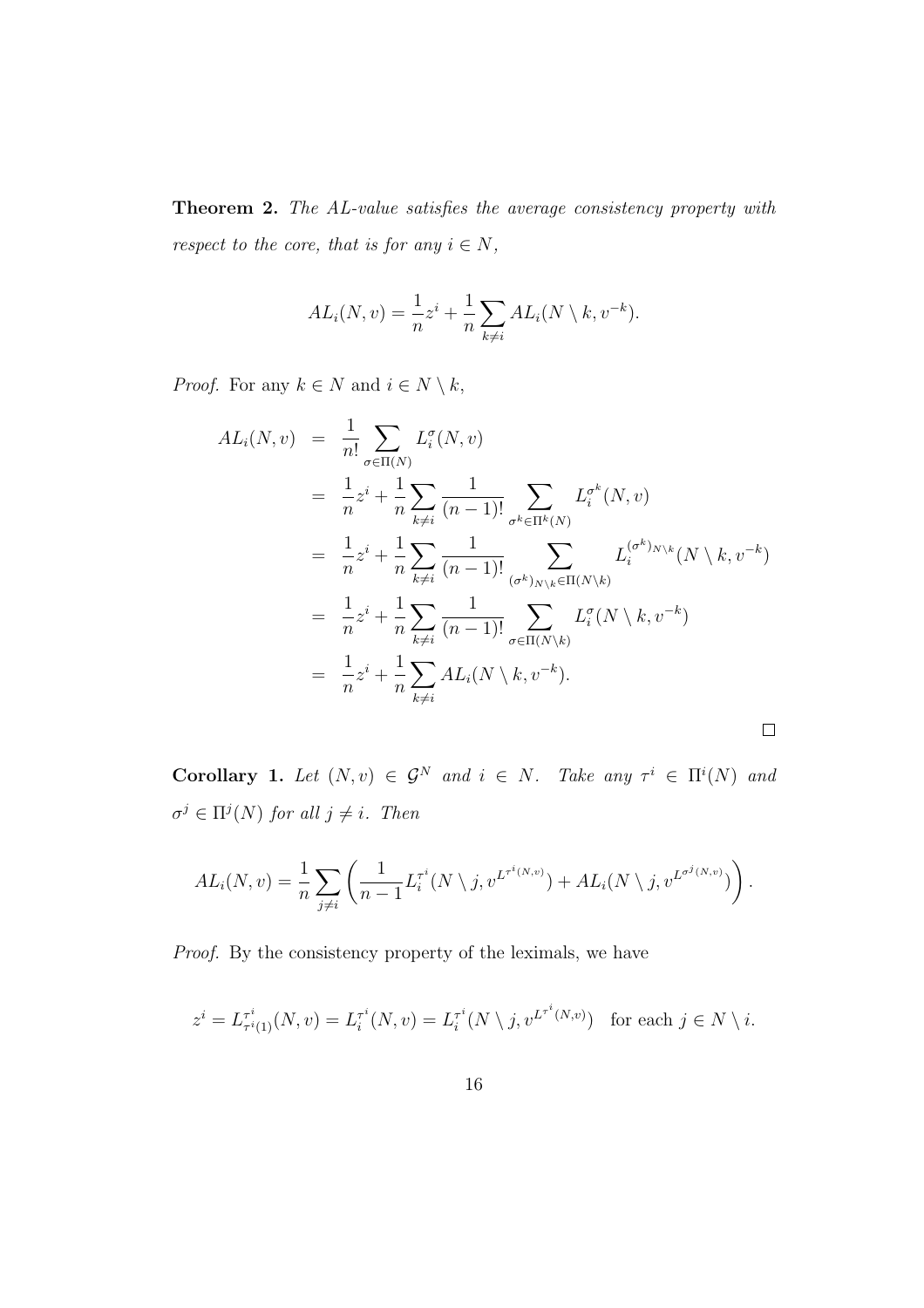Then, we have

$$
z^{i} = \frac{1}{n-1} \sum_{j \neq i} z^{i} = \frac{1}{n-1} \sum_{j \neq i} L_{i}^{\tau^{i}}(N \setminus j, v^{L^{\tau^{i}}(N,v)}).
$$

 $\Box$ 

We plug this into Theorem 2. Note that  $v^{-j} = v^{L^{\sigma^j}(N,v)}$ .

## **4 Non-cooperative characterization of the ALvalue**

In this section, we develop a non-cooperative characterization of the ALvalue.

Given a TU-game  $(N, v) \in \mathcal{G}_C$ , the non-cooperative game  $\Gamma(N, v)$  is defined in the following recursive manner.

In the case  $|N| = 1$ , player  $i \in N$  obtains  $v({i})$  and the game is over.

Assume that the non-cooperative game is known when there are less than *n* players. We consider the non-cooperative game where there are *n* players.

**t=1** Each player  $i \in N$  makes *bids*  $b_j^i \in \mathbb{R}$  for every player  $j \neq i$ .

For each  $i \in N$ , the *net bid*  $B^i$  is the sum of the bids he made minus the sum of the bids the others made to him, that is,  $B^i = \sum_{j \neq i} b^i_j - \sum_{j \neq i} b^j_i$ *i .* Let  $\alpha = argmax_i B^i$  be the player chosen as the proposer, where in the case of multiple maximizers one of them is randomly chosen. The chosen player  $\alpha$  pays  $b_j^{\alpha}$  to every player  $j \neq \alpha$ .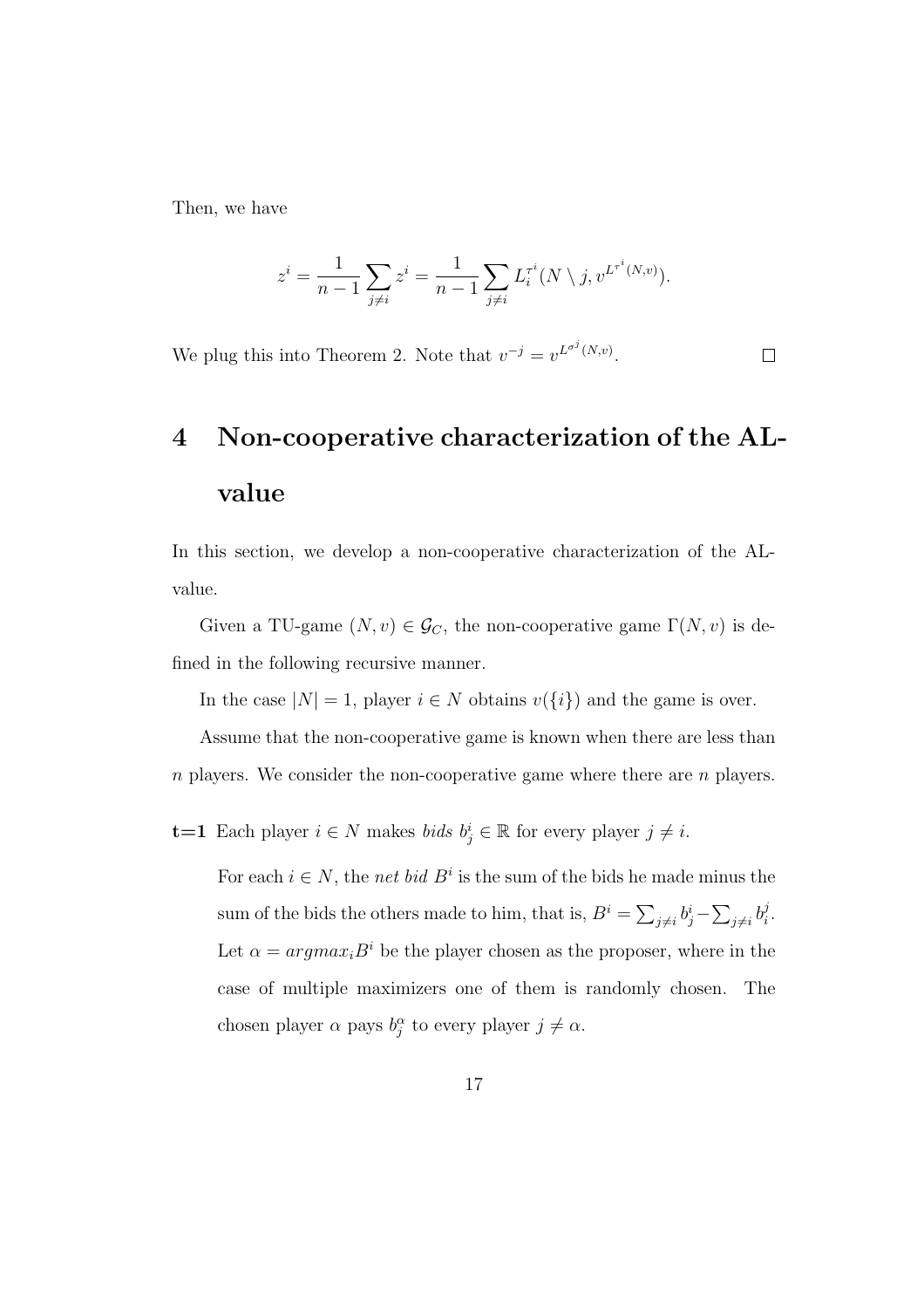- **t=2** Player  $\alpha$  makes an offer  $x_j \in \mathbb{R}$  to every player  $j \in N \setminus \alpha$ .
- **t=3** Players in  $N\alpha$  respond to the proposer's offer in a sequential manner, say  $(j_1, \ldots, j_{n-1})$ . An ordering of the players makes no matter. Response is either "accept it" or "reject it".

In the case player  $j_h$  accepts the offer, the next player  $j_{h+1}$  responds to it. If every  $j_h$  accepts the offer, the players come to an agreement. If there is some rejection, an agreement is not reached.

When an agreement is reached, proposer  $\alpha$  pays the proposed payoff  $x_j$  for any  $j \in N \setminus \alpha$  in return for obtaining the value of their total cooperation,  $v(N)$ . Thus, the final payoff distribution for responder *j* is  $b_j^{\alpha} + x_j$  and the payoff for proposer  $\alpha$  is  $-\sum_{j\neq \alpha} b_j^{\alpha} + v(N) - \sum_{j\neq \alpha} x_j$ , and the game is over.

On the other hand, when an agreement is not reached, the proposer is weakly split off by the other players. He leaves the game with obtain- $\lim_{n \to \infty} z^n = \max\{x_i \in \mathbb{R} | x \in C(N, v)\},\$ and the remaining players  $N \setminus \alpha$ continue the non-cooperative game  $\Gamma(N\backslash \alpha, v^{-\alpha})$  where  $(N\backslash \alpha, v^{-\alpha})$  is the lexicographically DM-reduced game with respect to  $\alpha$  (defined in Section 3.) As we mentioned before in the previous section, the core satisfies the *DM-reduced game consistency* (see Peleg 1986). Thus, the game  $(N \setminus \alpha, v^{-\alpha})$  is balanced and hence,  $\Gamma(N \setminus \alpha, v^{-\alpha})$  is well-defined.

This non-cooperative game is inspired by the *bidding mechanism* presented in Pérez-Castrillo and Wettstein (2001). The differences between our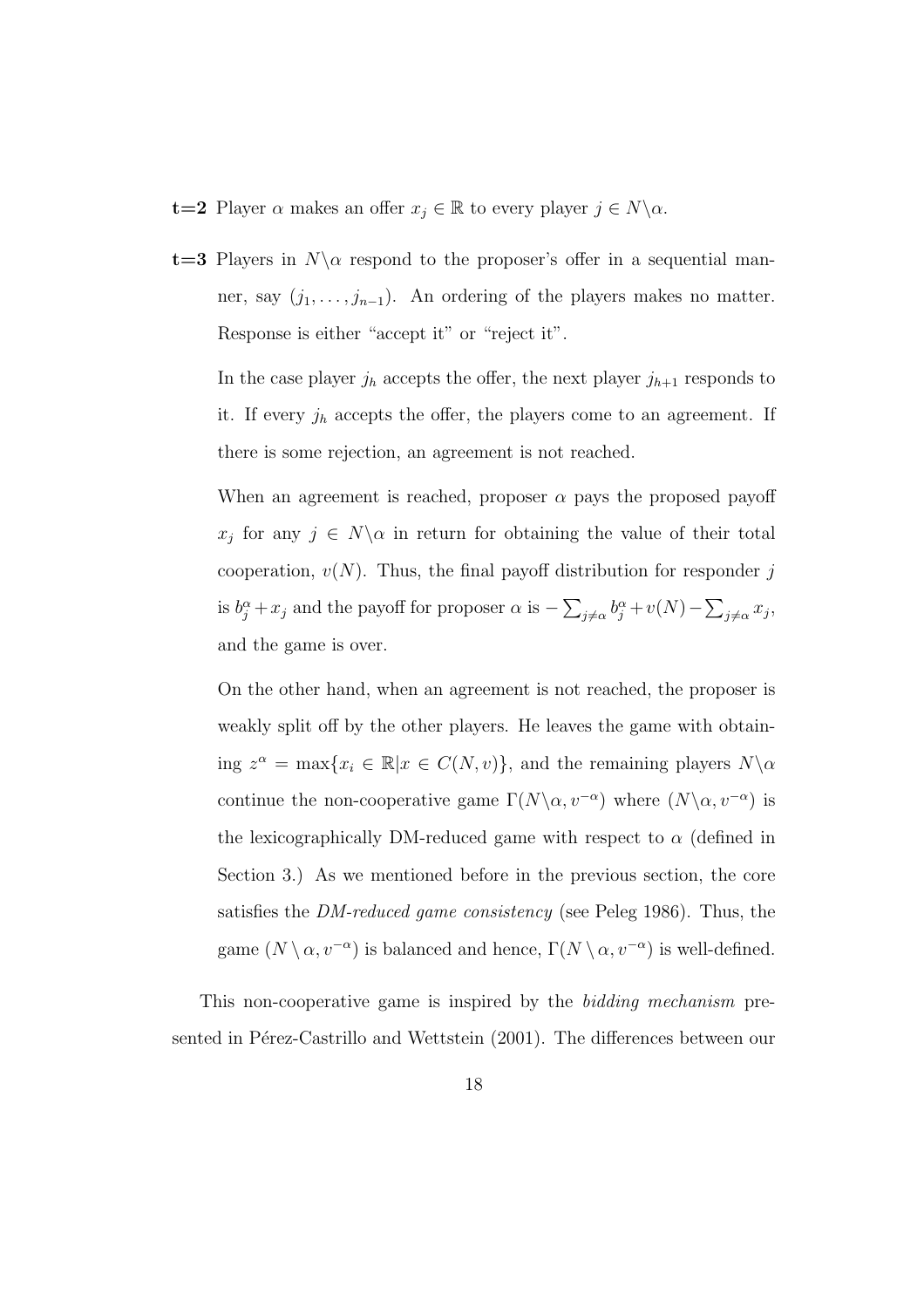non-cooperative game and the bidding mechanism lie in the treatment of the players in the case of rejection at  $t=3$ . In our non-cooperative game, the rejected proposer obtains his maximal payoff among core allocations and the remaining players play the non-cooperative game defined on the lexicographically DM-reduced game  $(N \setminus \alpha, v^{-\alpha})$ . On the other hand, in the bidding mechanism, the rejected proposer obtains the worth of his stand-alone coalition and the remaining players play the non-cooperative game defined on the *restricted game*  $(N \setminus \alpha, v|_{N \setminus \alpha})$ , where  $v|_{N \setminus \alpha}(T) = v(T)$  for any  $T \subseteq N \setminus \alpha$ .

Note that in our non-cooperative game, the "designer" of the non-cooperative game does *not* have to get information on the value  $z^i$  for every  $i \in N$ , in advance, but has to have a chance to obtain it. For the designer, the information on  $z^i$  is needed only when someone rejects the offer from *i*. In "verifiable" environments (Ju and Wettstein 2009), the players can prove the worth of coalition through an outside authority *if necessary*. <sup>4</sup> Thus, in the verifiable environments the designer can obtain the information on *z <sup>i</sup>* after a rejection. Moreover, in the subgame perfect equilibrium strategies that we will mention in the proof of Theorem 3, players reach an agreement at t=3 and the AL-value of the game is obtained even if the designer has no information on  $z^i$  for every  $i \in N$ .

Pérez-Castrillo and Wettstein (2001)'s bidding mechanism produces the Shapley value payoff for any zero-monotonic game in any subgame perfect equilibrium. That is, for any zero-monotonic game, players share the worth

<sup>4</sup>Such kind of environments are also studied by Serrano (1995) and Dagan et al. (1997).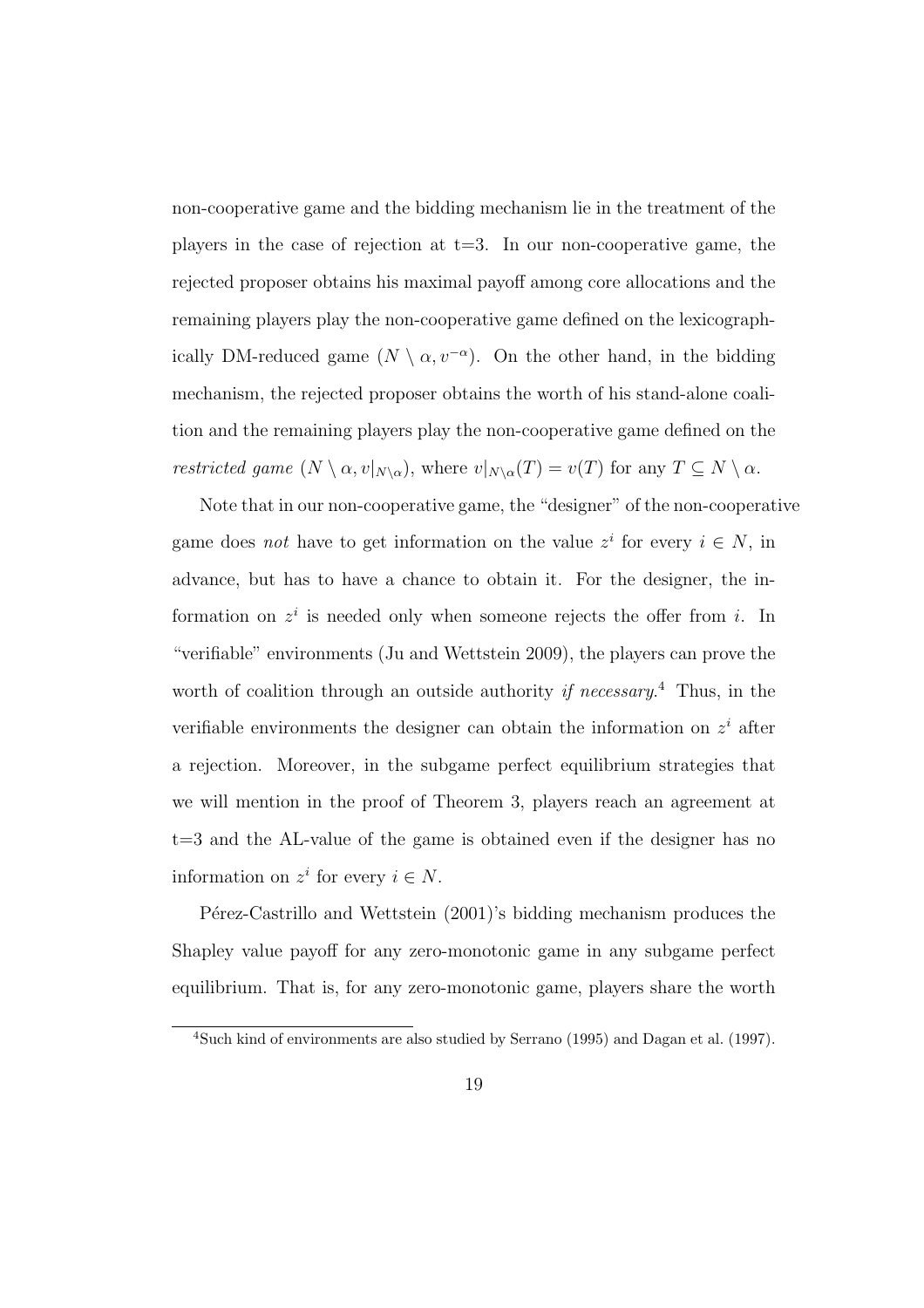of grand coalition as equilibrium outcomes. However, if the outcome of the mechanism, the Shapley value of the original zero-monotonic game, is not an element of the core of the game, players may fail to form the grand coalition. By assuming the existence of the core (and that players form the grand coalition), our non-cooperative game can be seen as a bargaining based on core allocations. It produces the AL-value payoff for any balanced game in any subgame perfect equilibrium.

**Theorem 3.** *The non-cooperative game*  $\Gamma(N, v)$  *produces the AL-value payoff for*  $(N, v) \in \mathcal{G}_C$  *in any subgame perfect equilibrium.* 

*Proof.* The proof proceeds by induction with respect to the number of players. If  $|N|=1$ , the AL-value is equal to the value of the stand-alone coalition; hence, the theorem holds. Assume that the theorem holds in the case there are less than *n* players and consider the case when there are *n* players.

First, we show that there exists a subgame perfect equilibrium (hereafter, SPE) whose payoff coincides with the AL-value of the game (*N, v*). Consider the following strategy for each player.

- **t**=1 Each player  $i \in N$  announces  $b_j^i = AL_j(N, v) AL_j(N \setminus i, v^{-i})$  for every player  $j \neq i$ .
- **t=2** The proposer  $\alpha$  offers  $x_j = AL_j(N \setminus \alpha, v^{-\alpha})$  for every  $j \in N \setminus \alpha$ .
- **t=3** A responder *j* accepts the offer if  $x_j \geq A L_j(N \setminus \alpha, v^{-\alpha})$  and rejects it otherwise.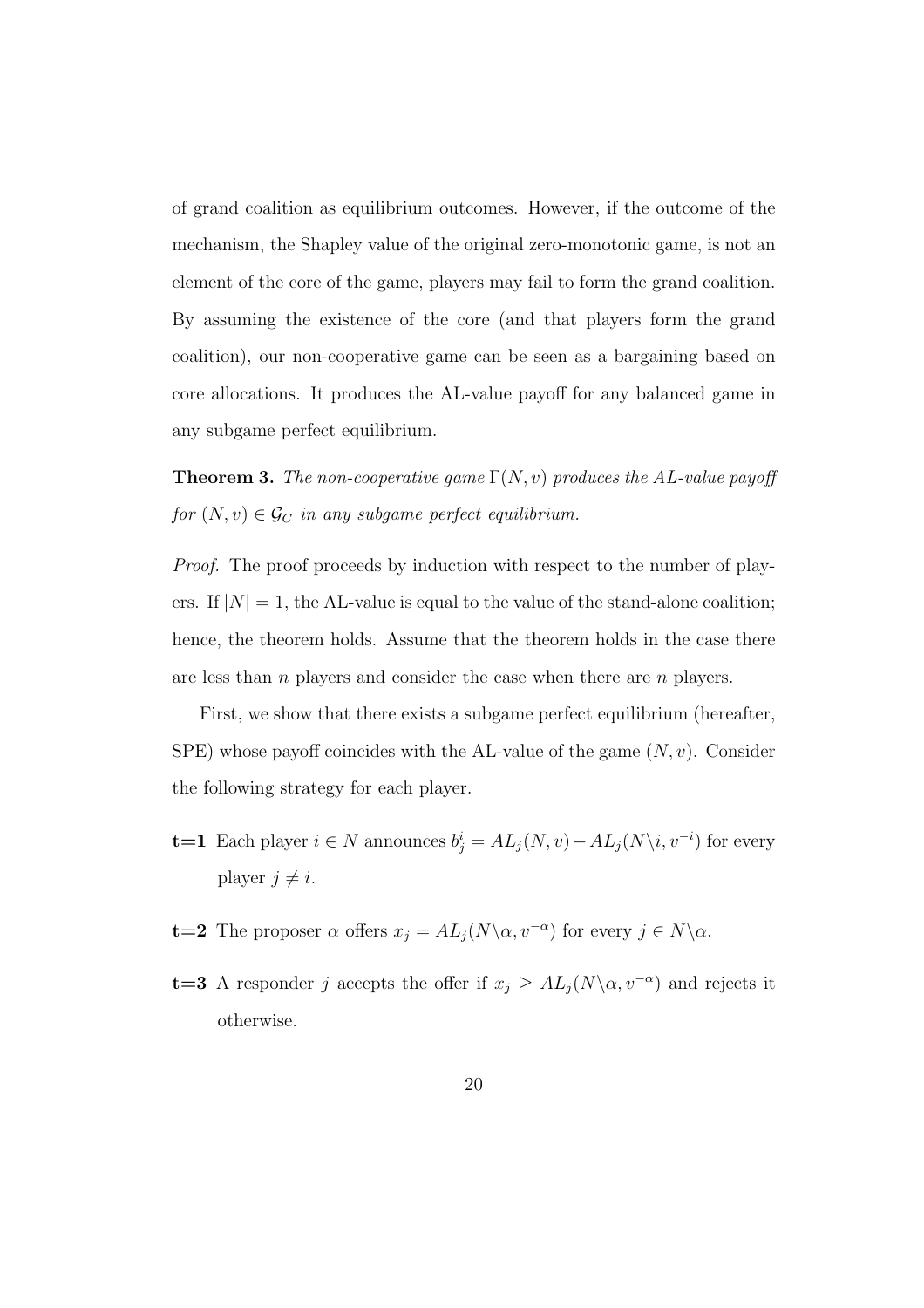If all players take the above strategies, an agreement is formed at  $t=3$ and the game is over. It is clear that the above strategy profile yields the AL-value for any player who is not the proposer  $\alpha$  since  $b_j^{\alpha} + x_j = AL_j(N, v)$ for any  $j \neq \alpha$ . The proposer obtains  $v(N) - \sum_{j \neq \alpha} b_j^{\alpha} - \sum_{j \neq \alpha} x_j = v(N) \sum_{j \neq \alpha} A L_j(N, v) = A L_\alpha(N, v)$ . Note that each player obtains his AL-value whether or not the player is the proposer. In other words, given the strategies an outcome is the same regardless of whom is chosen as the proposer.

To check whether the above strategies constitute an SPE, first, we show that the strategies at t=3 are best responses for each of the players. Let  $j_{n-1}$ be the last player who has to decide whether to accept or reject the offer. If no other players reject an offer, player  $j_{n-1}$ 's best response is to accept the offer if  $x_{j_{n-1}} \geq AL_{j_{n-1}}(N \setminus \alpha, v^{-\alpha})$  and reject it otherwise.<sup>5</sup> Knowing the above mentioned reaction of the last player, the second last player  $j_{n-2}$ 's best response is to accept the offer if  $x_{j_{n-2}} \geq AL_{j_{n-2}}(N \setminus \alpha, v^{-\alpha})$  and reject it otherwise. Using the same argument when going backward, we can show that the strategies mentioned above constitute an SPE of the subgame starting from  $t=3$ .

Next, we prove that the strategies at  $t=2$  are best responses for each of them. By the strategies, the proposer incrementally obtains  $v(N)$  –  $\sum_{j\neq\alpha}AL_j(N\setminus\alpha, v^{-\alpha}) = v(N) - v^{-\alpha}(N\setminus\alpha) = z^{\alpha}$  in the subgame starting from t=2. If he offers some player *j* a value  $\bar{x}_j$  less than  $AL_j(N\backslash \alpha, v^{-\alpha})$ , the offer is rejected by the player. In the case of rejection, the proposer obtains

<sup>5</sup>Note that it is not a unique best response.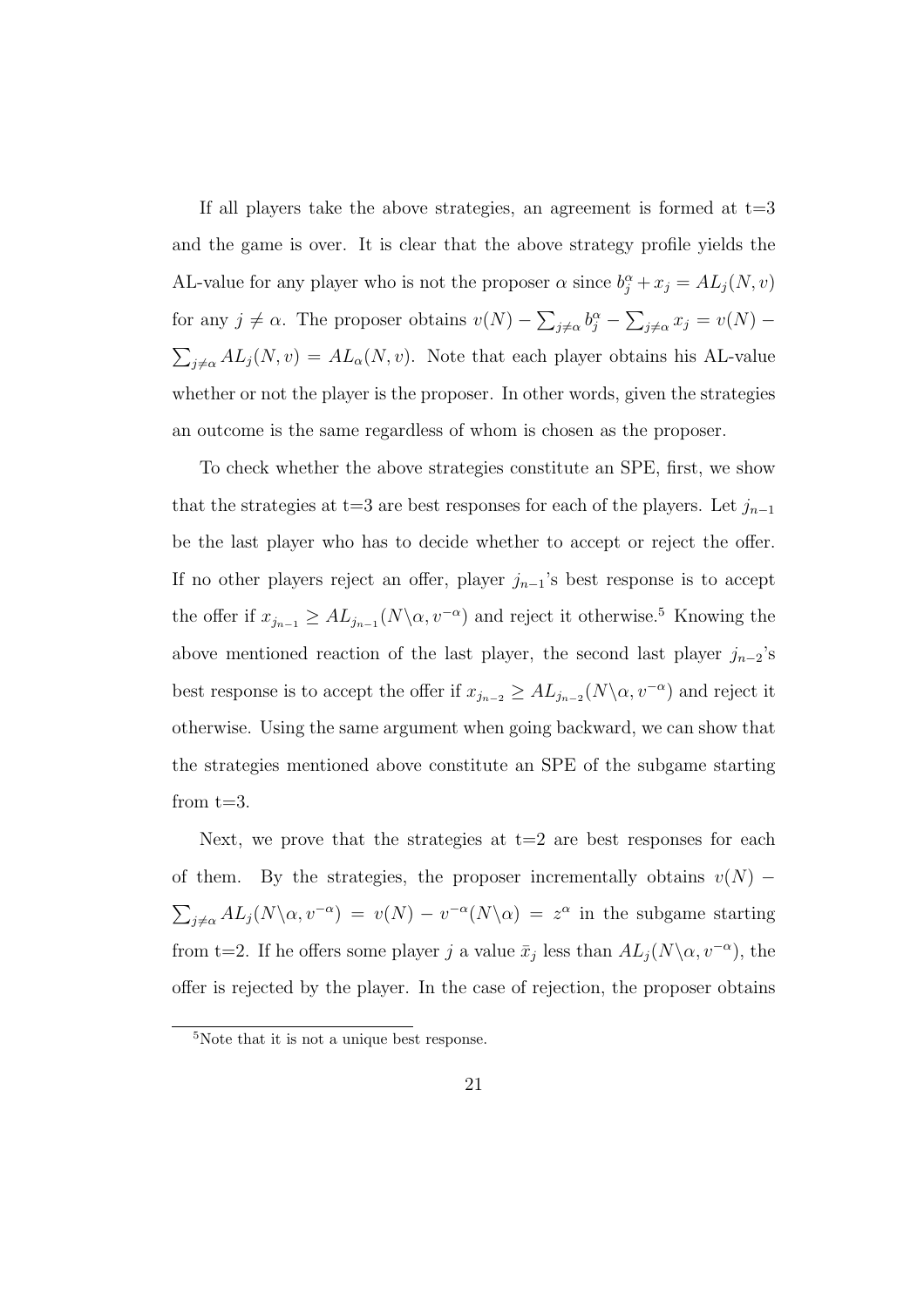*z α* ; hence it does not make the proposer strictly better off.

If he offers some player *j* a value  $\hat{x}_j$  larger than  $AL_j(N\backslash \alpha, v^{-\alpha})$  without lowering the offer to the other players, the offer is accepted but the share of the proposer is strictly worse off. Thus, the above mentioned strategies constitute an SPE of the subgame starting from  $t=2$ .

It remains to show that the strategies at  $t=1$  are best responses for each of the players. Given the strategies, for any  $i \in N$ ,

$$
B^{i} = \sum_{j \neq i} b_{j}^{i} - \sum_{j \neq i} b_{i}^{j}
$$
  
=  $\sum_{j \neq i} (AL_{j}(N, v) - AL_{j}(N \setminus i, v^{-i})) - \sum_{j \neq i} (AL_{i}(N, v) - AL_{i}(N \setminus j, v^{-j}))$   
=  $v(N) - AL_{i}(N, v) - v^{-i}(N \setminus i) - (n - 1)AL_{i}(N, v) + \sum_{j \neq i} AL_{i}(N \setminus j, v^{-j})$   
=  $-nAL_{i}(N, v) + z^{i} + \sum_{j \neq i} AL_{i}(N \setminus j, v^{-j}) = 0,$ 

where the last equality holds by Theorem 2. Hence, all players can be chosen to be the proposer with probability  $\frac{1}{n}$ . As seen before, the outcome is the same regardless of whom is chosen as the proposer. Given the above mentioned strategies, consider the case when player *i* changes his strategy to  $\overline{b}^i_j = b^i_j + a_j$  for each of  $j \neq i$ . If  $\sum_{j \neq i} a_j < 0$ , *i* is not chosen as the proposer; hence, his final payoff is unchanged. If  $\sum_{j\neq i} a_j = 0$ , *i* may be chosen to be the proposer; in the case when he is not chosen as the proposer his final payoff is unchanged; in the case when he is chosen as the proposer his final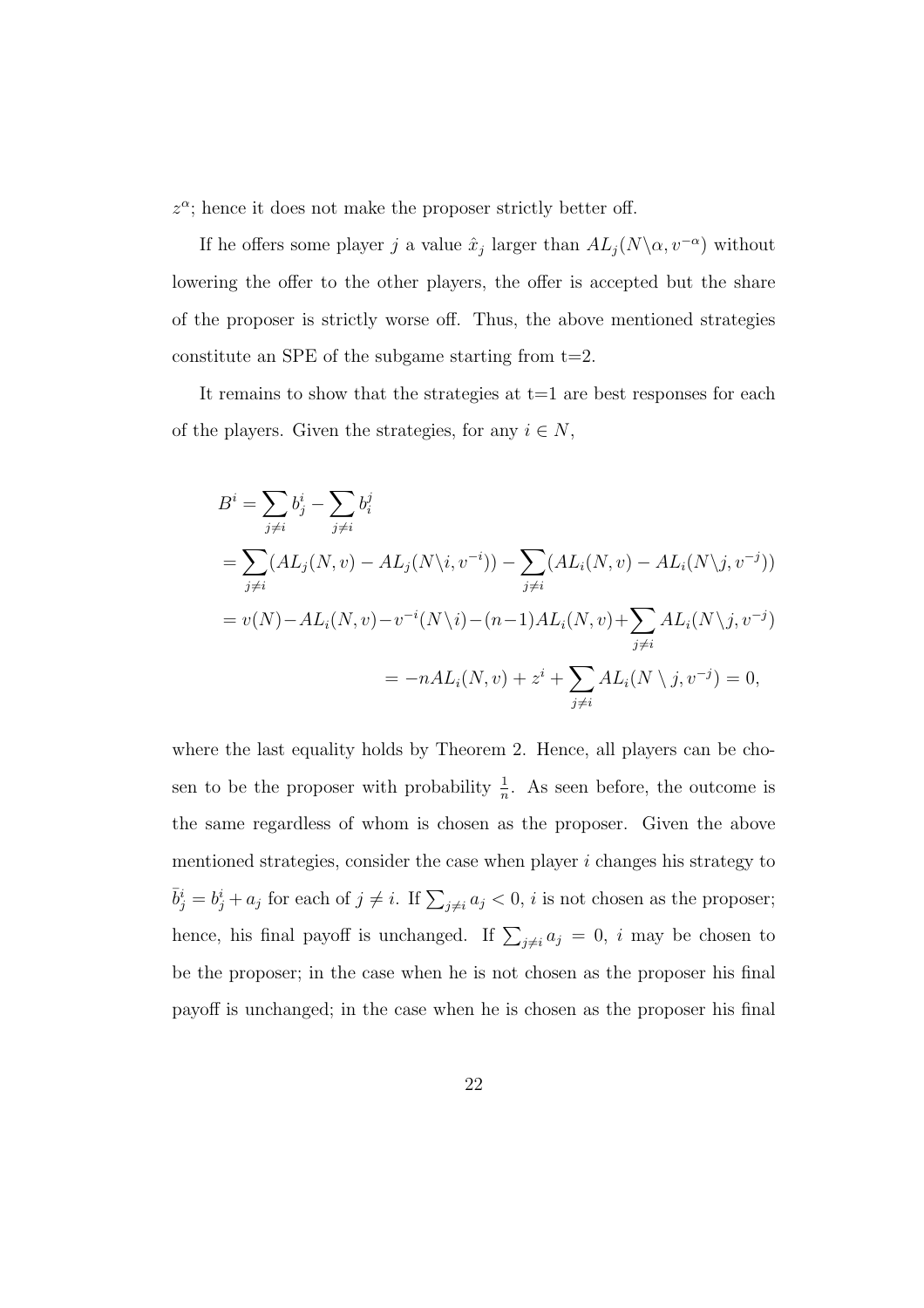payoff is

$$
v(N) - \sum_{j \neq i} \bar{b}_j^i - \sum_{j \neq i} AL_j(N \backslash i, v^{-i}) = v(N) - \sum_{j \neq i} b_j^i - \sum_{j \neq i} AL_j(N \backslash i, v^{-i}) = AL_i(N, v),
$$

which means that his final payoff is also unchanged. If  $\sum_{j\neq i} a_j > 0$ , *i* must be chosen to be the proposer. However, by the previous result, he obtains

$$
v(N) - \sum_{j \neq i} \bar{b}_j^i - \sum_{j \neq i} AL_j(N \backslash i, v^{-i}) < v(N) - \sum_{j \neq i} b_j^i - \sum_{j \neq i} AL_j(N \backslash i, v^{-i}) = AL_i(N, v).
$$

Thus, his share is strictly worse off. Therefore, the above mentioned strategies constitute an SPE.

Next, we prove, by the following series of claims, that in any SPE the AL-value payoff is obtained.

**Claim 1:** In any subgame starting from  $t=2$ , the proposer  $\alpha$  incrementally obtains  $z^{\alpha}$  and each of the other players incrementally obtains his ALvalue of the game  $(N\setminus\alpha, v^{-\alpha})$  in any SPE.

Let  $\alpha$  be the proposer. We consider two types of SPEs. One type is of those SPEs in which some player rejects the offer at  $t=3$ : here the proposer *α* obtains *z <sup>α</sup>* and each of other players obtains his AL-value by the induction hypothesis. The other type is of those SPEs in which all players accept the offer. For such SPEs, by the induction hypothesis, each responder  $j \neq \alpha$ surely obtains  $AL_j(N \setminus \alpha, v^{-\alpha})$  by rejecting the offer. It means that in SPEs in which all players accepts the offer, each responder obtains at least  $AL_j(N \setminus$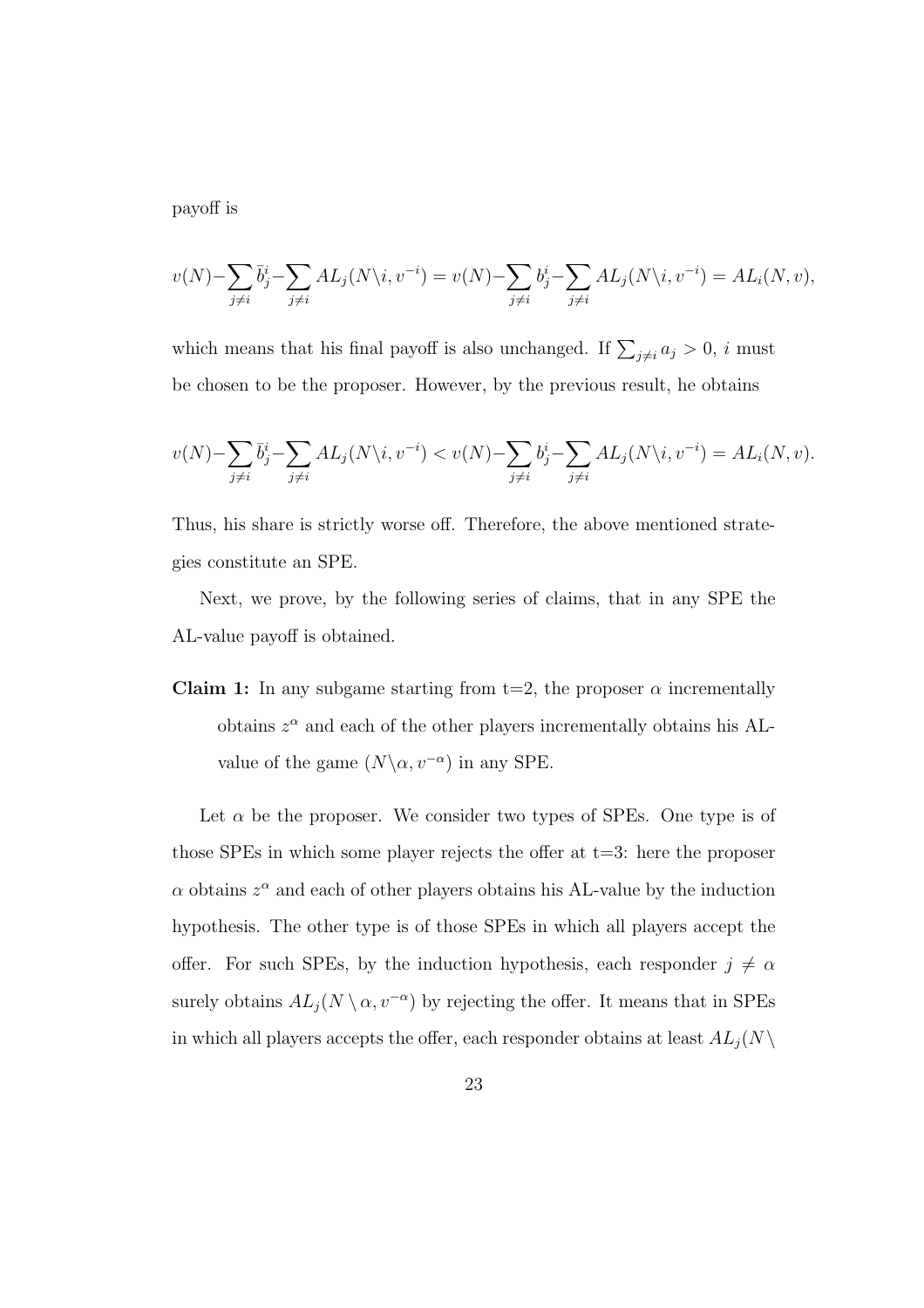$\alpha, v^{-\alpha}$ ) and thus the proposer  $\alpha$  obtains at most  $v(N) - \sum_{j \in N \setminus \alpha} A L_j(N)$  $\alpha, v^{-\alpha}$ ) =  $v(N) - v^{-\alpha}(N \setminus \alpha, v^{-\alpha}) = z^{\alpha}$ . By the fact that the offer is accepted, the sum of the payoffs of all players is  $v(N)$ , and thus, we obtain the desired result.

**Claim 2:** In any SPE,  $B^i = \sum_{j \neq i} b^i_j - \sum_{j \neq i} b^j_i = 0$  for any  $i \in N$ .

Let  $\Omega = \{i \in N | i = argmax_j B^j\}$ . If  $\Omega = N$ , the claim holds since  $\sum_{i \in N} B^i = 0$ . If  $\Omega \neq N$ , take any  $i \in \Omega$  and any  $j \in N \setminus \Omega$ . Let

$$
\bar{b}_k^i = \begin{cases} b_k^i + \epsilon & \text{for any } k \in \Omega \setminus i \\ b_k^i - |\Omega| \epsilon & \text{if } k = j \\ b_k^i & \text{for any } k \in N \setminus \Omega, k \neq j, \end{cases}
$$

where  $\epsilon > 0$ . If player *i* changes his bid from  $b_j^i$  to  $\bar{b}_j^i$  for all *j* and the other players keep their bids unchanged,  $\bar{B}^i = \sum_{k \neq i} \bar{b}^i_k - \sum_{k \neq i} b^k_i =$  $B^i - \epsilon$ ,  $\bar{B}^h = \sum_{k \neq i} b^i_k - \sum_{k \neq h,i} b^k_h - \bar{b}^i_h = B^h - \epsilon$  for each  $h \in \Omega \setminus i$ ,  $\overline{B}^h = B^h$  for each  $h \in (N \setminus \Omega) \setminus j$ , and  $\overline{B}^j = B^j + |\Omega| \epsilon$ . Since  $B^i > B^j$ , if  $\epsilon$  is small enough,  $B^j + |\Omega|\epsilon \langle B^i - \epsilon, \text{ that is } \bar{B}^h \rangle \bar{B}^j$  for each  $h \in \Omega$ . It means that  $\Omega$  does not change. However, without affecting the probability of winning, *i* can decrease the sum of his payments in the case he wins since  $\sum_{k\neq i} \bar{b}_k^i < \sum_{k\neq i} b_k^i$ . It is a contradiction.

**Claim 3:** In any SPE each player's payoff is the same regardless of whom is chosen as the proposer.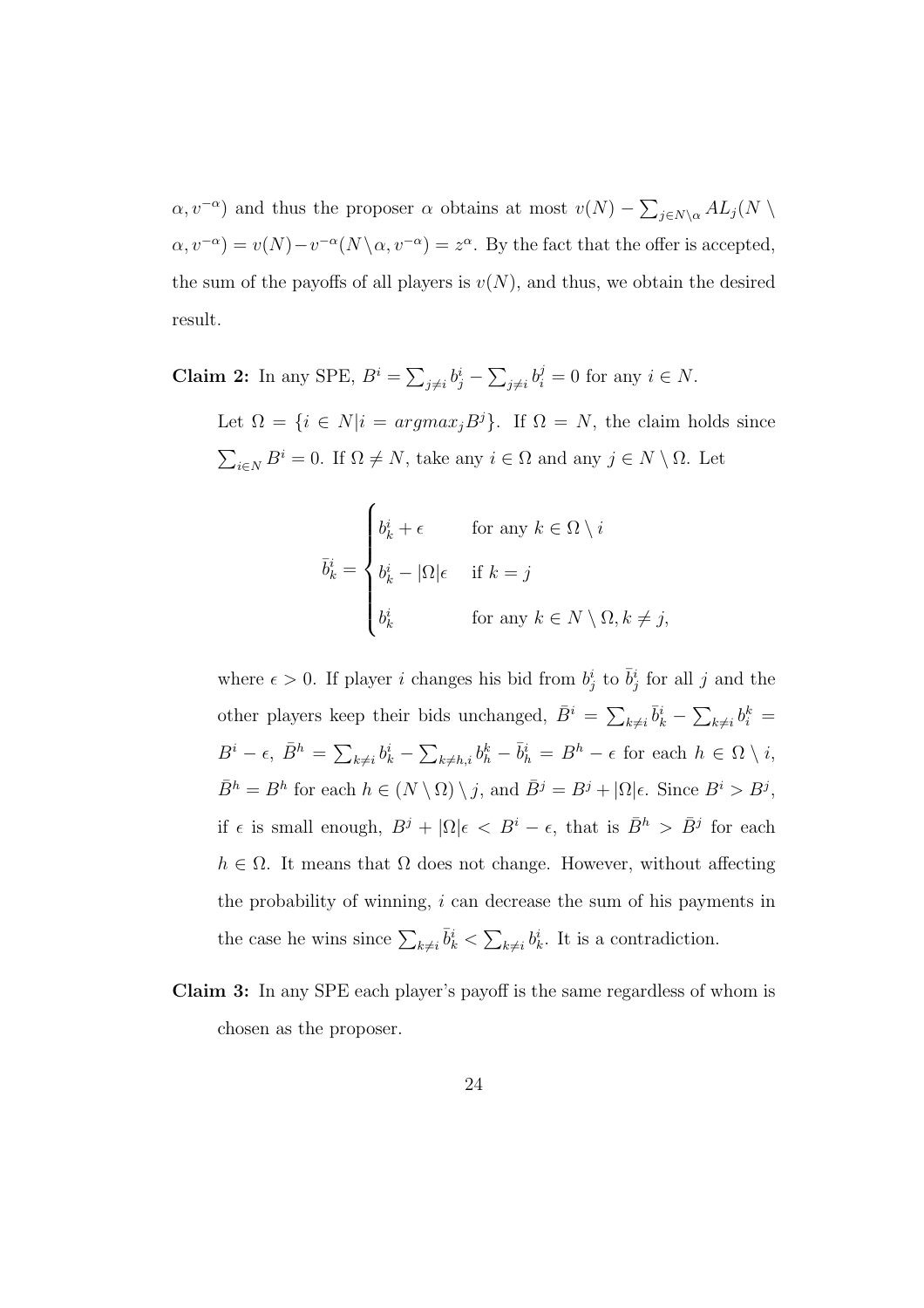By Claim 2,  $B^i$  are the same for any  $i \in N$ . If some player increases his payoff by being chosen as the proposer, he should slightly increase one of his bids. Similarly, if some player increases his payoff when another player being chosen as the proposer, he should slightly decrease his bid to the player. Claim 2 implies that, in any SPE, there are no players who have such incentives.

**Claim 4:** In any SPE the final payoff coincides with the AL-value.

Let  $u_i^j$  be the player *i*'s equilibrium payoff when the proposer is *j* at t=1. By Claim 1,

$$
u_i^i = -\sum_{k \neq i} b_k^i + z^i,
$$

and for each  $j \neq i$ ,

$$
u_i^j = b_i^j + AL_i(N \setminus j, v^{-j}).
$$

Thus,

$$
\sum_{j \in N} u_i^j = -\sum_{k \neq i} b_k^i + z^i + \sum_{j \neq i} b_i^j + \sum_{j \neq i} AL_i(N \setminus j, v^{-j}).
$$

By Claim 2, the above equality is equivalent to

$$
\sum_{j \in N} u_i^j = z^i + \sum_{j \neq i} AL_i(N \setminus j, v^{-j}).
$$

By Claim 3,  $\sum_{j \in N} u_i^j = nu_i^k$  for each  $k \in N$ . Therefore, for each  $k \in N$ ,

$$
u_i^k = \frac{1}{n}z^i + \frac{1}{n}\sum_{j\neq i} AL_i(N\backslash j, v^{-j}).
$$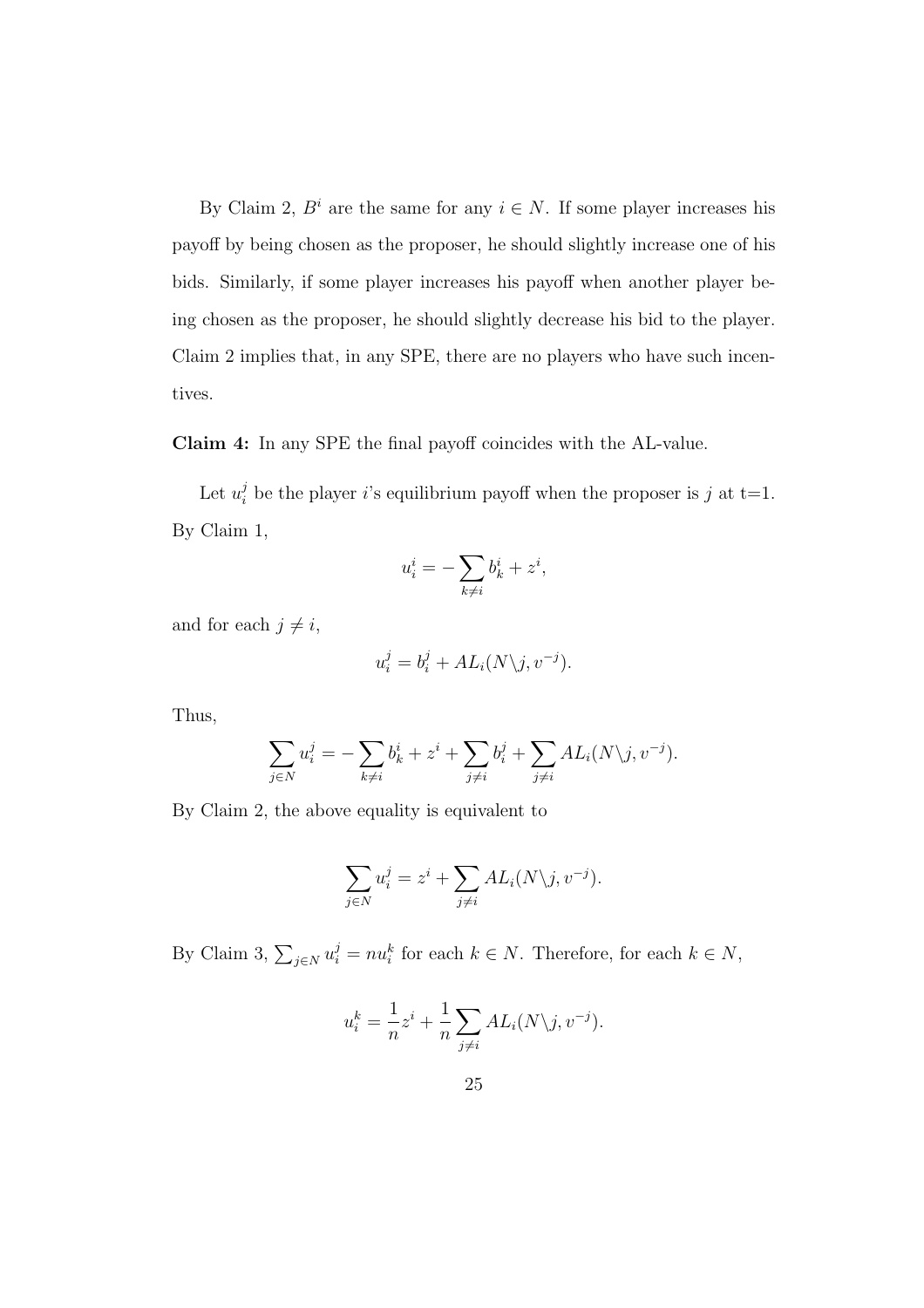By Theorem 2, the right-hand side of the above equality coincides with  $AL_i(N, v)$ .  $\Box$ 

#### **5 Axiomatic characterization of the AL-value**

In this section, we present an axiomatic characterization of the AL-value. As we mentioned before, the AL and Shapley values are closely related. Thus, we start with recalling some relevant axiomatic characterizations of the Shapley value.

Let  $\mathcal G$  be a class of all games. The following axiom is the basic one.

**Efficiency:** For each  $(N, v) \in \mathcal{G}$ ,  $\sum_{i \in N} \varphi_i(N, v) = v(N)$ .

The next axiom is introduced in Myerson (1980).

Balanced contributions property: For each  $(N, v) \in \mathcal{G}$  and any  $\{i, j\} \subseteq$ *N*,

$$
\varphi_i(N, v) - \varphi_i(N \setminus j, v|_{N \setminus j}) = \varphi_j(N, v) - \varphi_j(N \setminus i, v|_{N \setminus i}),
$$

where  $(N \setminus k, v|_{N \setminus k})$  is a *restricted game* on  $N \setminus k$  with  $v|_{N \setminus k}: 2^{N \setminus k} \to \mathbb{R}$ given by  $v|_{N\setminus k}(S) = v(S)$  for any  $S \subseteq N \setminus k$ , for  $k = i, j$ .

In the above property, for any pair of players, a contribution from one player to another is balanced with that from another player to the player. Further, rearranging the above equation, we have that *i*'s value minus *j*'s value in the original game is equal to *i*'s value in the game in which *j* is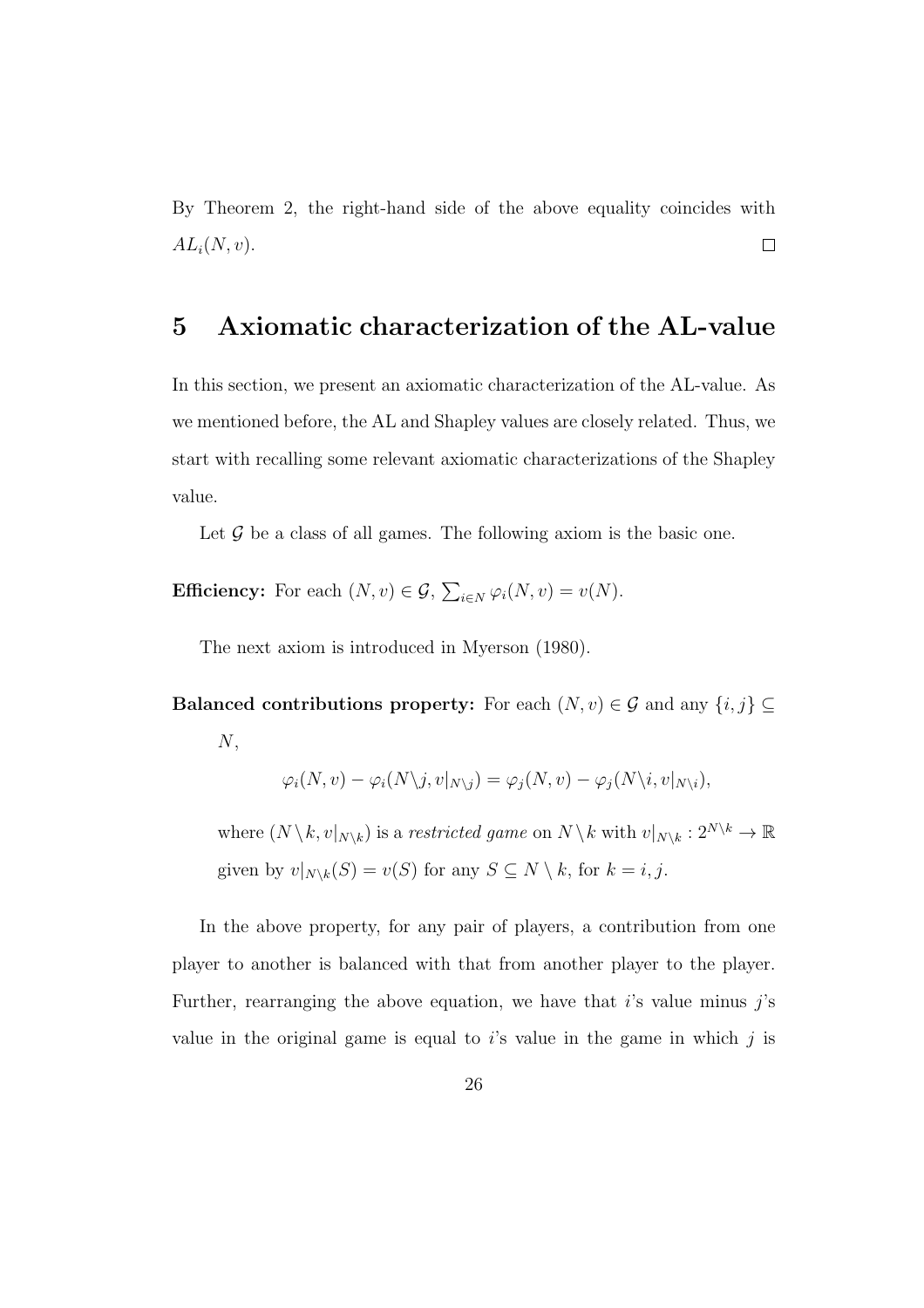deleted minus *j*'s value in the game in which *i* is deleted. Hence, it can be interpreted as the difference between two players' values is unchanged whether or not the other player exists. Myerson (1980) characterizes the Shapley value by the above two axioms.

**Theorem 4** (Myerson 1980)**.** *The Shapley value is the unique value on G which satisfies Balanced contributions property and Efficiency.*

Following the above result, Kamijo and Kongo (2009) point out that Balanced contributions property is rather a restrictive one, because the efficient value that satisfies the property is only the Shapley value. They study a weaker property than Balanced contributions property. In their weaker property, contributions among all players are balanced in a cyclical manner and their weaker property is called the balanced cycle contributions property. Here, we consider another new weaker property than Balanced contributions property as follows.

**Balanced average contributions property:** For each  $(N, v) \in \mathcal{G}$  with

 $|N| = n \geq 2$  and any  $i \in N$ ,

$$
\frac{1}{n-1}\sum_{j\in N\setminus i}\left(\varphi_i(N,v)-\varphi_i(N\setminus j,v|_{N\setminus j})\right)=\frac{1}{n-1}\sum_{j\in N\setminus i}\left(\varphi_j(N,v)-\varphi_j(N\setminus i,v|_{N\setminus i})\right).
$$

In the above property, we focus on the *average* of contributions from a player to another. It requires that the average of the other players' contributions to a player is balanced with the average of the player's contributions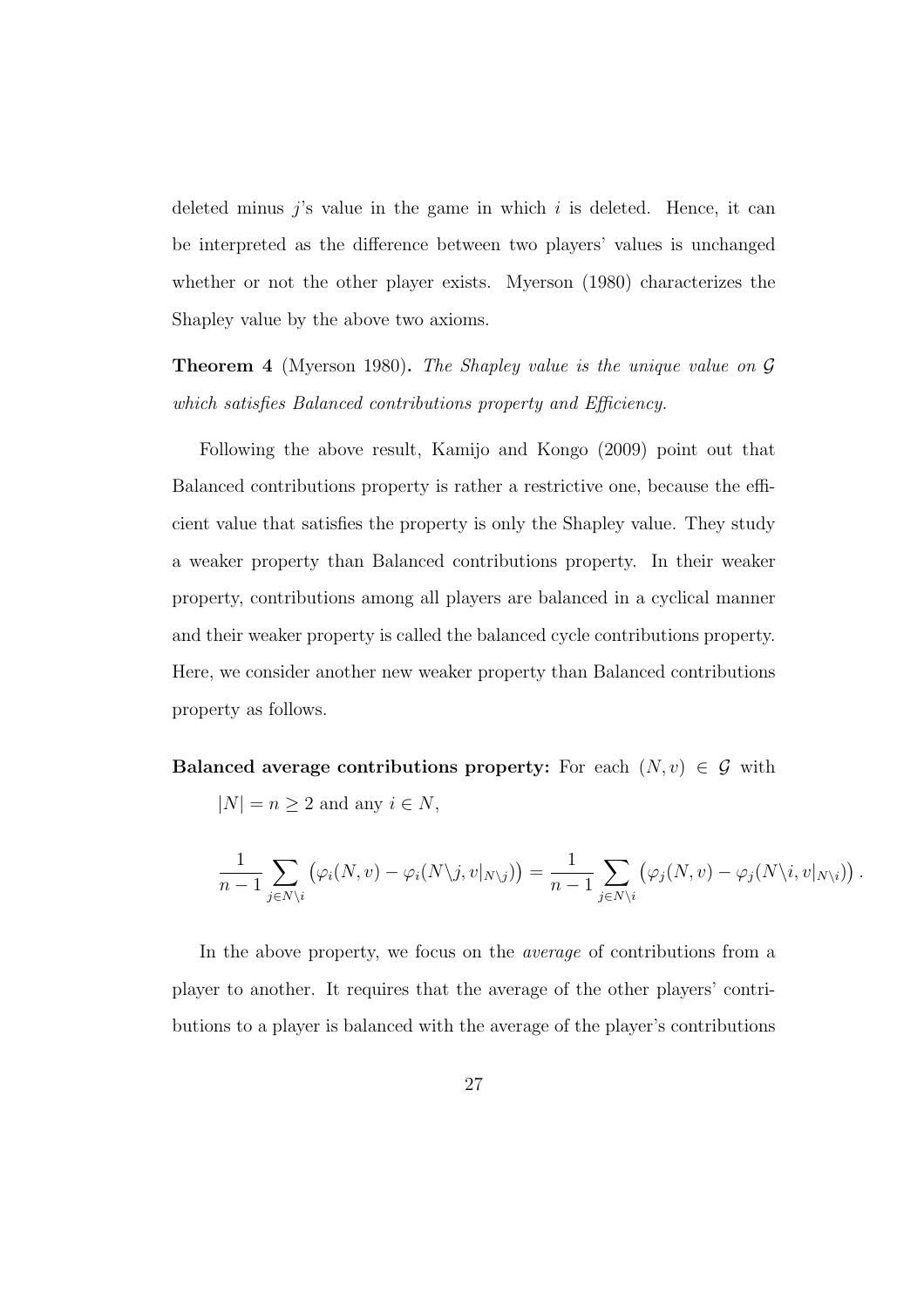to each of the other players. Similar to the case of Balanced contributions property, it also be interpreted as the difference between the average of a player's value minus each of the other players' values is unchanged whether or not each of the other player exists. It is straightforward that Balanced contributions property and Balanced average contributions property coincide when we consider two-person games and in general the latter one is weaker than the former one.

Under Efficiency, if a value  $\varphi$  satisfies Balanced *average* contributions property, it is represented by the following recursive manner: For any  $i \in N$ ,

$$
\varphi_i(N, v) = \frac{1}{n}(v(N) - v(N \setminus i)) + \frac{1}{n} \sum_{j \in N \setminus i} \varphi_i(N \setminus j, v).
$$

The above expression is the same as the well-known recursive representation of the Shapley value (see Maschler and Owen 1989 and Hart and Mas-Colell 1989). Along with Efficiency, the above recursive formula uniquely determines the value of games and it coincides with the Shapley value. Therefore, we can characterize the Shapley value by replacing the Myerson's balanced contributions property with our new weaker property.

**Theorem 5.** <sup>6</sup> *The Shapley value is the unique value on G which satisfies Balanced average contributions property and Efficiency.*

Next, we study the axiomatic characterization of the AL-value. As we discussed in the previous sections, the AL-value is closely related to the

 ${}^{6}$ Following the above arguments, the proof is obvious. Hence, we omit it.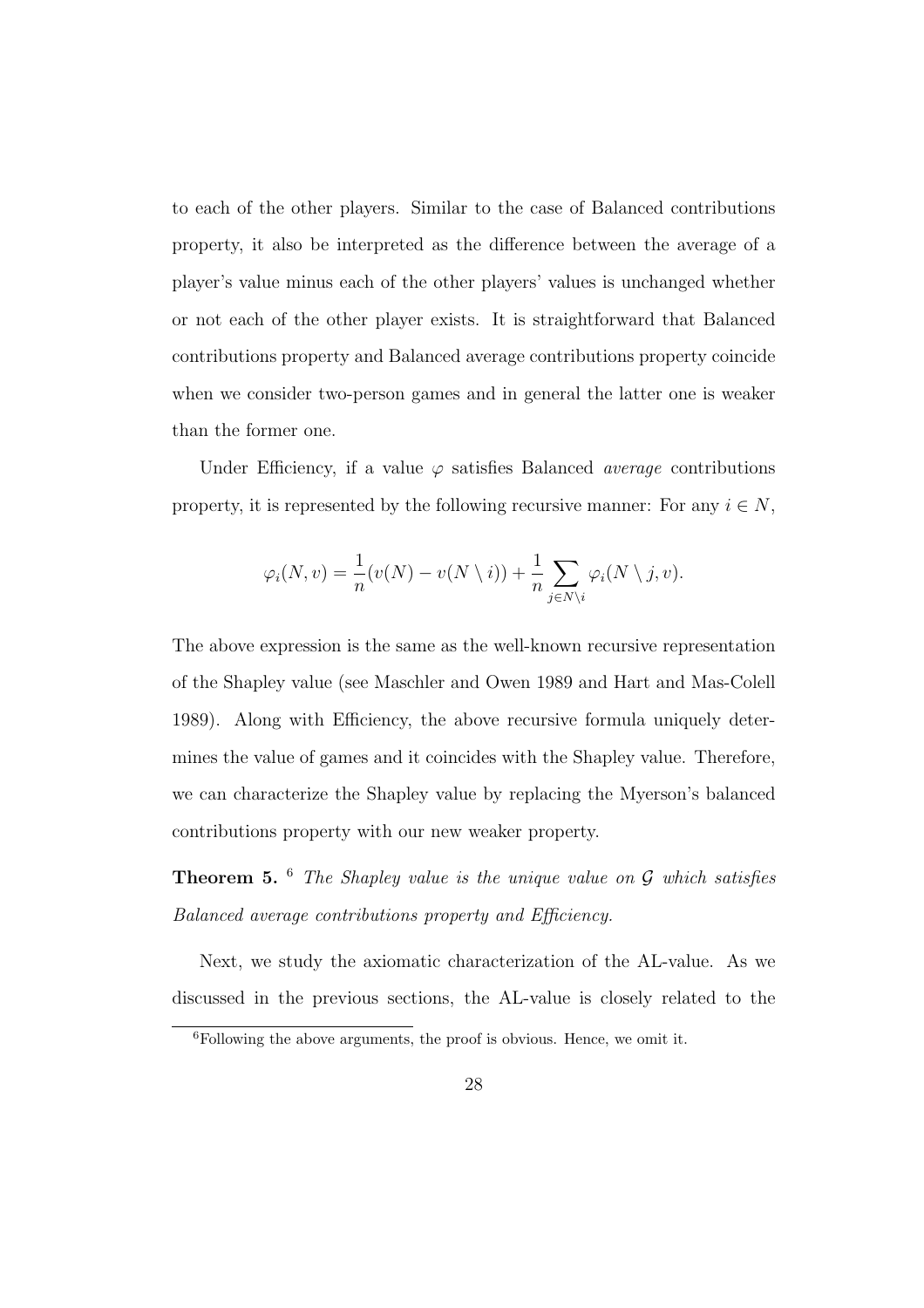reduced game à la Davis and Maschler. Replacing restricted games in the above two balanced contributions properties with the lexicographically DMreduced games, we obtain the following two new properties.

**Balanced DM-contributions property:** For each  $(N, v) \in \mathcal{G}_C$  and any *{i, j} ⊆ N*,

$$
\varphi_i(N, v) - \varphi_i(N \setminus j, v^{-j}) = \varphi_j(N, v) - \varphi_j(N \setminus i, v^{-i}).
$$

**Balanced average DM-contributions property:** For each  $(N, v) \in \mathcal{G}_C$ with  $|N| = n \geq 2$  and any  $i \in N$ ,

$$
\frac{1}{n-1}\sum_{j\in N\setminus i}\left(\varphi_i(N,v)-\varphi_i(N\setminus j,v^{-j})\right)=\frac{1}{n-1}\sum_{j\in N\setminus i}\left(\varphi_j(N,v)-\varphi_j(N\setminus i,v^{-i})\right).
$$

In the above two properties, we evaluate a player's contribution to another through the lexicographically DM-reduced games instead of restricted games. As we mentioned before, the lexicographically DM-reduced games focus on the bargaining among players based on the core of the game, and the function  $v^{-i}$  can be interpreted as the situation in which *i* is in an advantageous position to the others in the sense that *i* surely obtains its maximal payoff among core allocations of the original game (*N, v*). Rearranging the equation in the former property, *i*'s value minus *j*'s value in the original game is equal to *i*'s value in the game in which *j* is in an advantageous position minus *j*'s value in the game in which *i* is in an advantageous position. Thus,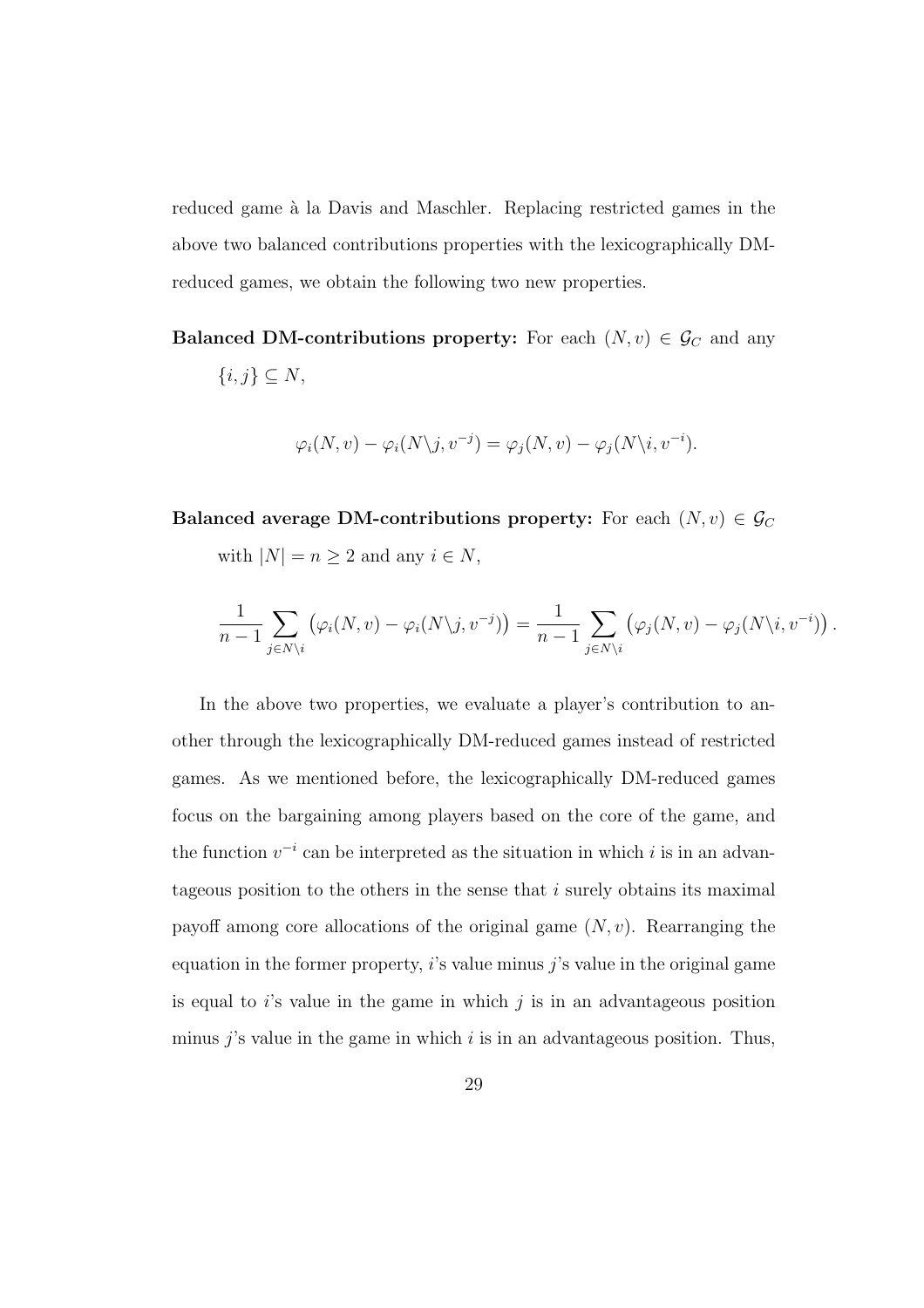for example, the former property is interpreted as the difference between two players' values is unchanged regardless of each of the two players discriminatory treatments in the games. It is clear that the above two properties coincide when we consider two-person games and that in general the latter one is weaker than the former one. The following theorem shows that Balanced average DM-contributions property and Efficiency characterize the AL-value.

**Theorem 6.** *The AL-value is the unique value on*  $\mathcal{G}_C$  *which satisfies Balanced average DM-contributions property and Efficiency.*

*Proof.* First we show that the AL-value satisfies Balanced average DM-contributions property. If  $|N| = n \geq 2$ ,

$$
\frac{1}{n-1} \sum_{j \in N \setminus i} \left( AL_i(N, v) - AL_i(N \setminus j, v^{-j}) \right) - \frac{1}{n-1} \sum_{j \in N \setminus i} \left( AL_j(N, v) - AL_j(N \setminus i, v^{-i}) \right)
$$
\n
$$
= \frac{1}{n-1} \left( nAL_i(N, v) - \sum_{j \in N \setminus i} AL_i(N \setminus j, v^{-j}) - (v(N) - AL_i(N, v)) + v^{-i}(N \setminus i) \right)
$$
\n
$$
= \frac{1}{n-1} \left( nAL_i(N, v) - \sum_{j \in N \setminus i} AL_i(N \setminus j, v^{-j}) - z^i \right) = 0,
$$

where the last equality holds by Theorem 2. It is obvious that the AL-value satisfies Efficiency.

For the uniqueness, we use induction with respect to the number of players. Let  $\varphi$  be a value on  $\mathcal{G}_C$ . In the case of  $|N| = 1$ ,  $\varphi_i(N, v) = v(i) =$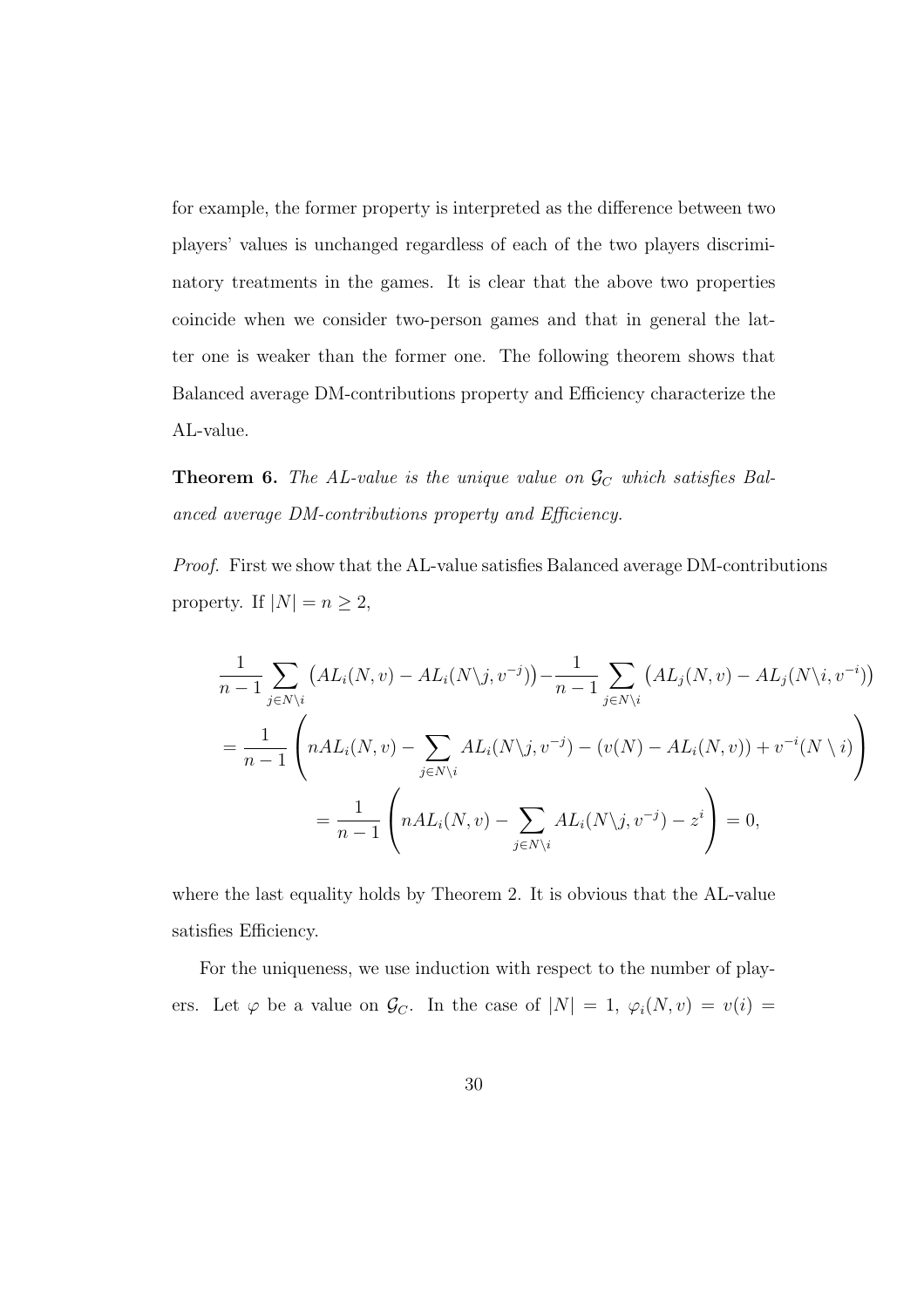*AL*<sup>*i*</sup>(*N, v*) for *i*  $\in$  *N*. Let *n*  $\geq$  2 and suppose  $\varphi$  = *AL* in case there are less than *n* players. Consider the case of *n* players. By Balanced average DMcontributions property, Efficiency, and the induction hypothesis, we obtain that, for any  $i \in N$ ,

$$
\varphi_i(N, v) = \frac{1}{n} z_i + \frac{1}{n} \sum_{j \in N \setminus i} A L_i(N \setminus j, v^{-j}).
$$

By Theorem 2,  $\varphi_i(N, v) = AL_i(N, v)$ .

Unlike the Shapley value, we cannot characterize the AL-value by Balanced DM-contributions property and Efficiency. Moreover, we obtain the following.

**Theorem 7.** *There is no efficient value on*  $\mathcal{G}_C$  *that satisfies Balanced DMcontributions property.*

*Proof.* By definition, if a value satisfies Balanced DM-contributions property then it also satisfies Balanced *average* DM-contributions property. By Theorem 6, the AL-value is the unique efficient value on  $\mathcal{G}_C$  that satisfies Balanced average DM-contributions property. Thus, it is enough to show that the AL-value does *not* satisfy Balanced DM-contributions property.

Consider the following four-person game defined on  $N = \{1, 2, 3, 4\}$ .<sup>7</sup>

$$
v(N) = 10, \qquad v(S_1) = v(\{1, 2, 3\}) = 6,
$$

 $v(S_2) = v({1, 2}) = 2, \qquad v(S_3) = v({3, 4}) = 2,$ 

 $7$ Note that this game is not super-additive but balanced.

 $\Box$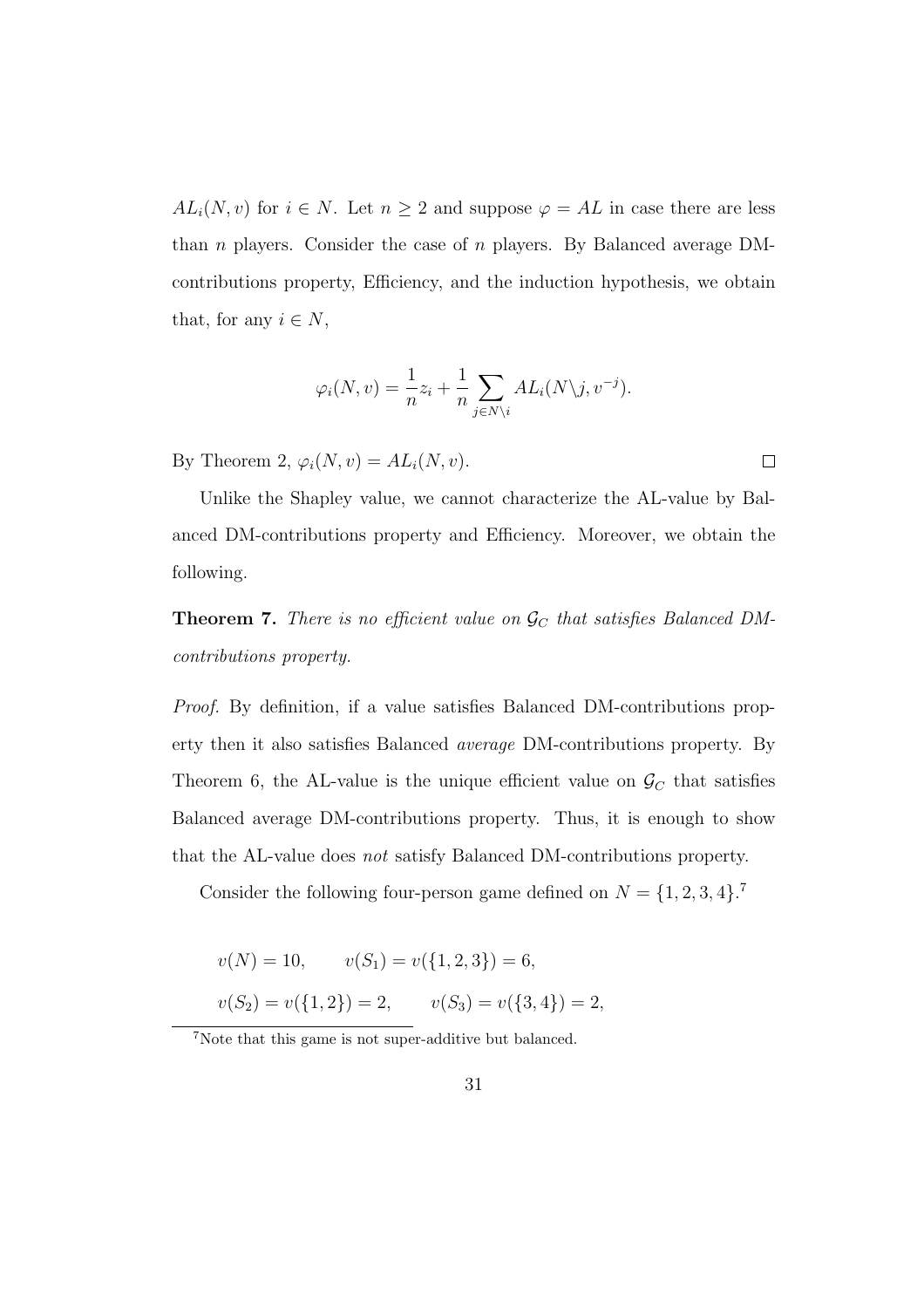$$
v(S_4) = v({1, 3}) = 0, \t v(S_5) = v({2, 4}) = 1,
$$
  

$$
v(S_6) = v({1, 4}) = 5, \t v(S_7) = v({2, 3}) = 1,
$$
  

$$
v(S) = 0 \text{ if } S \neq S_1, \dots, S_7, N.
$$

The AL-value of the games  $(N, v)$ ,  $(N \setminus 1, v^{-1})$ , and  $(N \setminus 4, v^{-4})$  are  $AL(N, v) = (\frac{31}{8}, \frac{14}{8})$  $\frac{14}{8}$ ,  $\frac{15}{8}$  $\frac{15}{8}$ ,  $\frac{20}{8}$  $\frac{20}{8}$ ,  $AL(N \setminus 1, v^{-1}) = (0, 1, 1)$ , and  $AL(N \setminus 4, v^{-4}) =$  $\left(\frac{5}{2}\right)$  $\frac{5}{2}$ , 2,  $\frac{3}{2}$  $\frac{3}{2}$ , respectively. Thus,  $AL_1(N, v) - AL_1(N \setminus 4, v^{-4}) = \frac{11}{8} \neq \frac{12}{8}$  $AL_4(N, v) - AL_4(N \setminus 1, v^{-1}).$  $\Box$ 

#### **6 Concluding Remarks**

In this paper, we give two characterizations of the AL-value. One is a noncooperative characterization and the other is an axiomatic characterization. A consistency property which we call average consistency plays an important role in the both characterizations. Together with the results in Myerson  $(1980)$  and Pérez-Castrillo and Wettstein  $(2001)$ , our results highlight the similarities and differences between the AL-value and the Shapley value.

Finally, we mention an open problem. Let  $\sigma$  be a one to one and onto mapping from N to N. For any different  $i, j \in \mathbb{N}$ , we consider the two-person game  $(\{i, j\}, v)$  where  $v(\{i, j\}) \ge v(\{i\}) + v(\{j\})$ . Then, we can define a value  $p^{\sigma}$  with respect to  $\sigma$  on the class of such games by

$$
p_i^{\sigma}(N, v) = v(\{i, j\}) - v(\{j\}), \ p_j^{\sigma}(N, v) = v(\{j\})
$$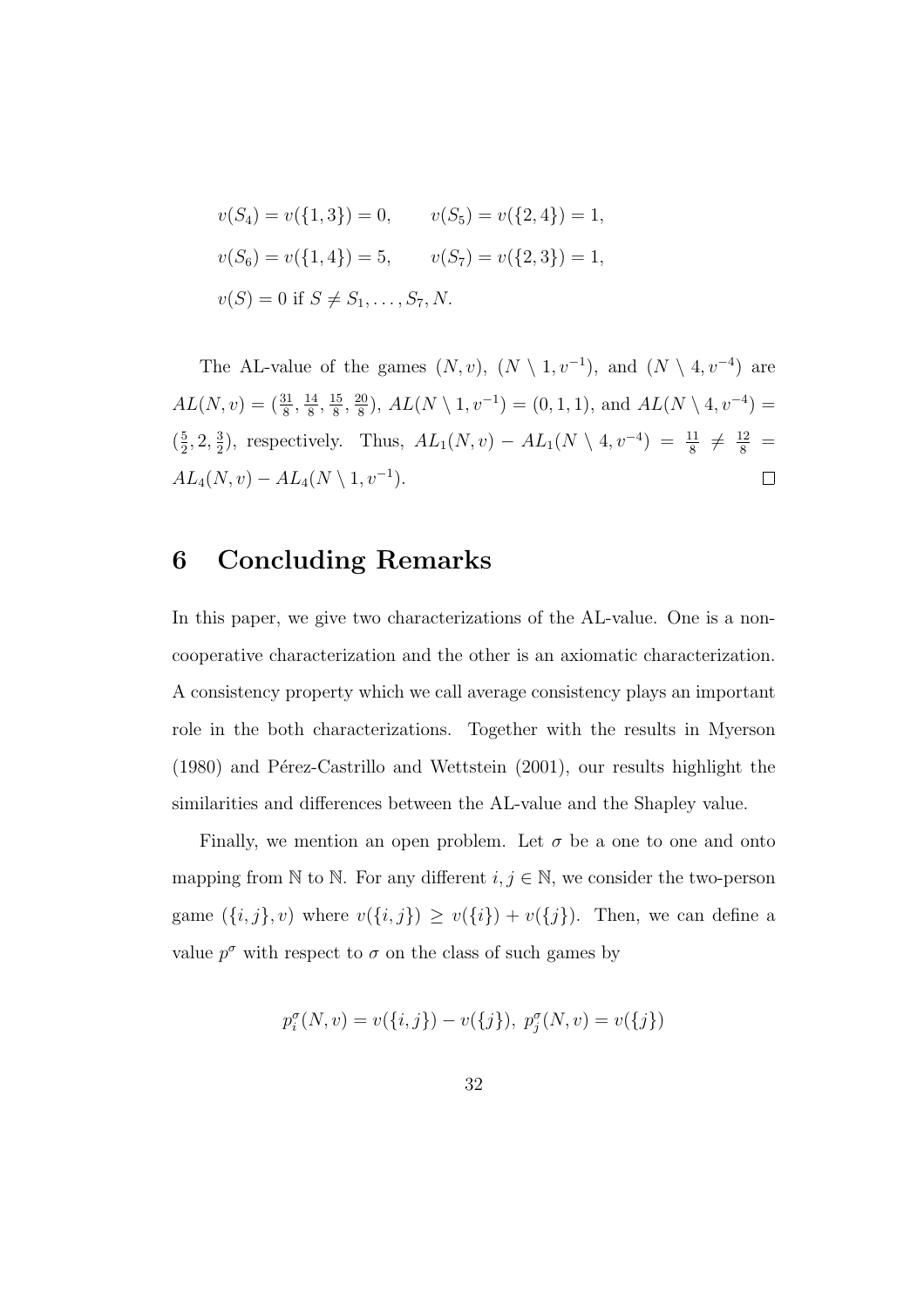if  $\sigma^{-1}(i) < \sigma^{-1}(j)$ .

We notice that this value  $p^{\sigma}$  coincides with  $L^{\sigma}$  on the class of two-person games *v* as defined above. An interesting open question is whether  $L^{\sigma}$ ,  $\sigma \in$  $\Pi(N)$ , is the unique value which coincides with  $p^{\sigma}$  on the set of two-person balanced games and satisfies the DM-consistency.

**Acknowledgments:** The authors thank Yoshio Kamijo for his helpful comments.

### **References**

- Branzei R, Dimitrov D, Tijs S (2008) Models in Cooperative Game Theory Second Edition Springer-Verlag Berlin Heidelberg
- Caprari E, Patrone F, Pusillo L, Tijs S, Torre A (2006) Share opportunity sets and cooperative games. CentER DP 2006-115, Tilburg University, Tilburg, The Netherlands, to appear in International Game Theory Review
- Caprari E, S.Tijs, Torre A (2008) Weighted average lexicographic values for share sets and balanced cooperative games. CentER DP 2008, Tilburg University, Tilburg, The Netherlands.
- Dagan N, Serrano R, Volij O (1997) A noncooperative view of consistent bankruptcy rules. Games and Economic Behavior 18:55–72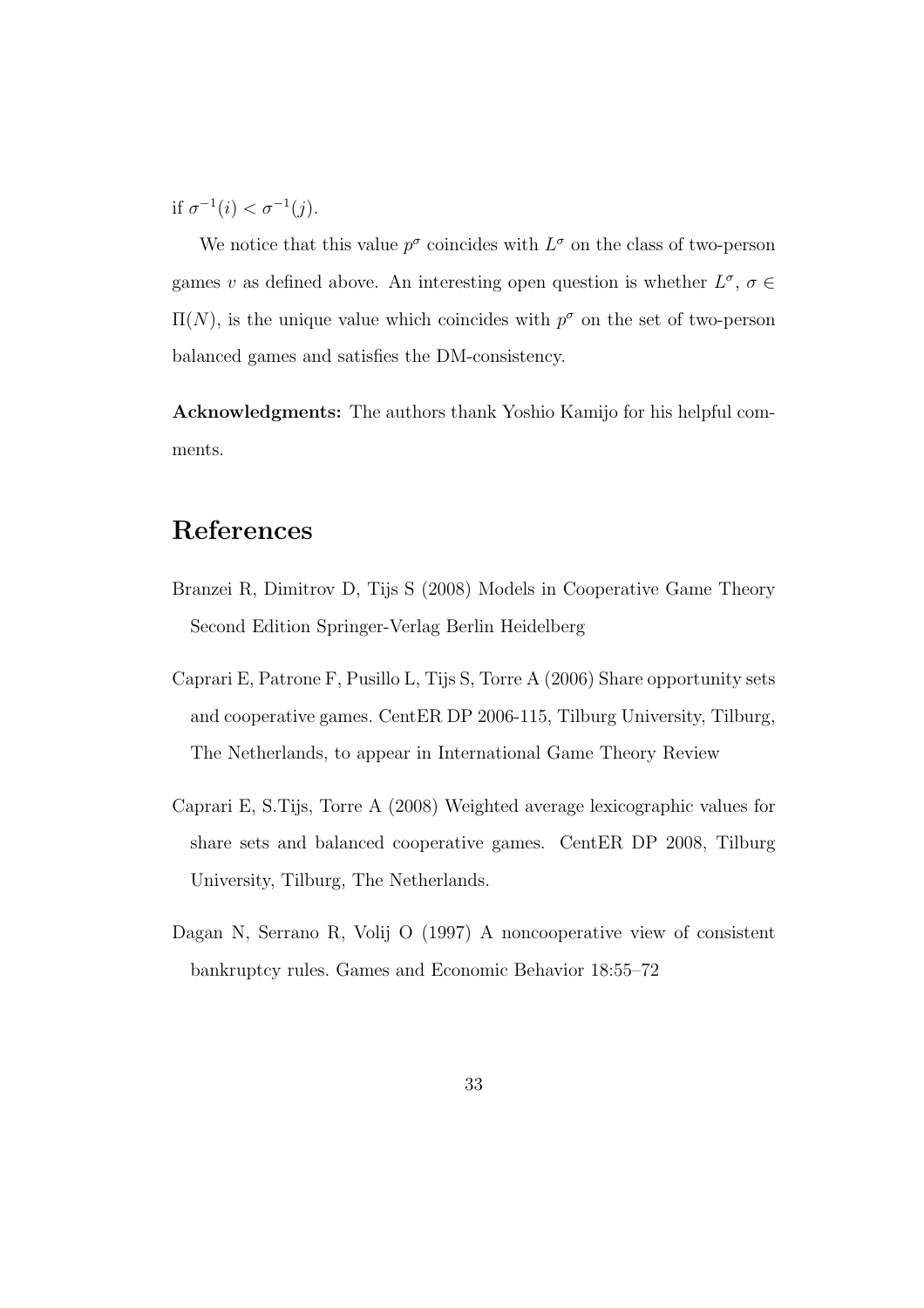- Davis M, Maschler M (1965) The kernel of a cooperative game. Naval Research Logistics Quaterly 12:223–259
- Gillies D (1953) Some theorems on *n*-person games. PhD dissertation, Princeton University Press
- González-Díaz J, Sánchez-Rodríguez E (2007) A natural selection from the core of a TU-game: the core-center. International Journal of Game Theory 36:27–46
- Hart S, Mas-Colell A (1989) Potential, value and consistency. Econometrica 57:589–614
- Hylland A, Zeckhauser R (1979) The efficient allocation of individuals to positions. Journal of Political Economy 87:293–314
- Ju Y, Wettstein D (2009) Implementing cooperative solution concepts: A generalized bidding approach. Economic Theory 39:307–330. mimeo 2006
- Kamijo Y, Kongo T (2009) Axiomatization of the Shapley value using the balanced cycle contributions property. International Journal of Game Theory. doi:10.1007/s00182-009-0187-0
- Lohmann E (2006) A walk with Alexia. Bachelor's Thesis, Department of Econometrics and Operations Research, Tilburg University, Tilburg, The Netherlands

Lohmann E, Borm P, Quant M (2007) A stroll with Alexia. mimeo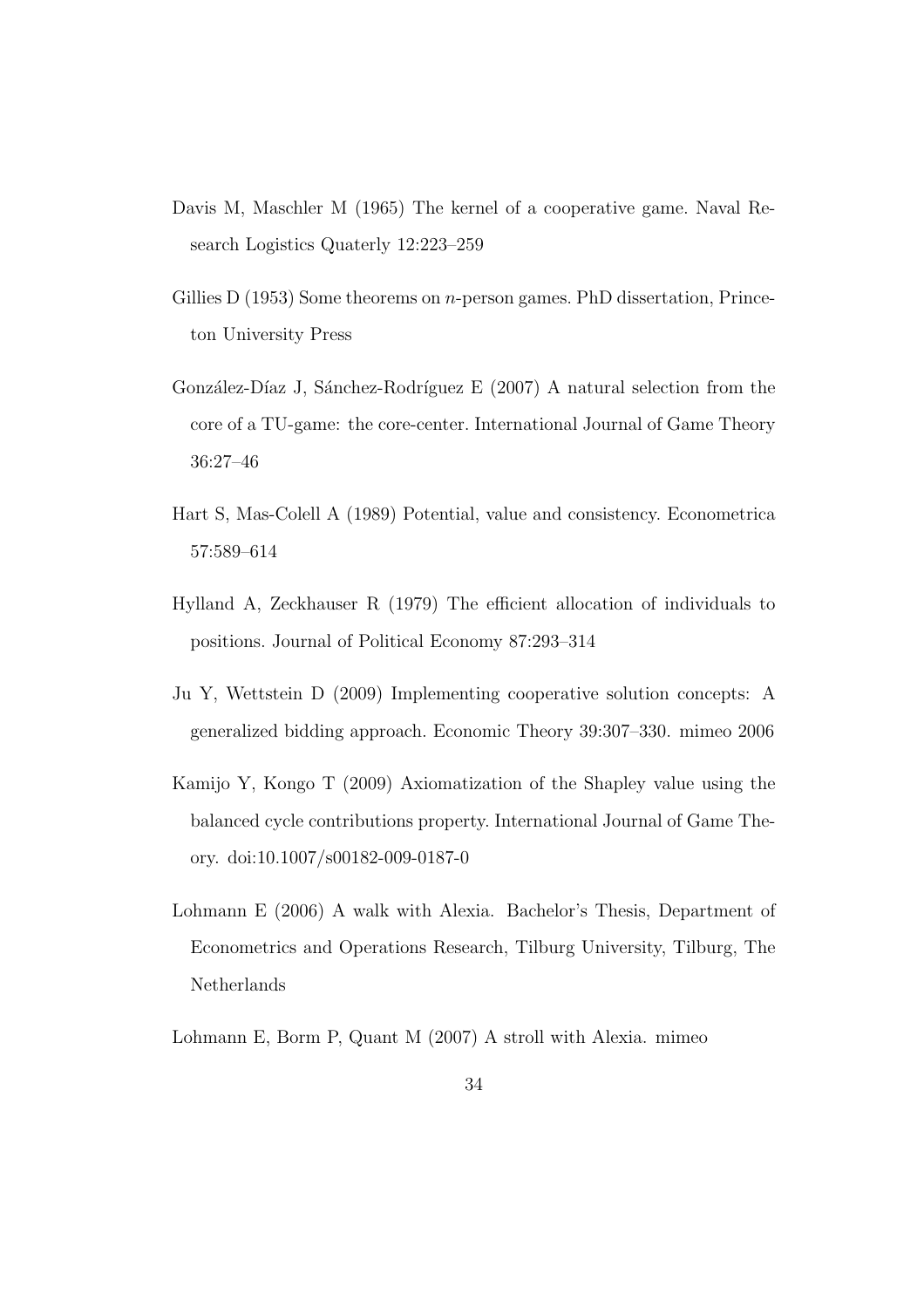- Maschler M, Owen G (1989) The consistent Shapley value for hyperplane games. International Journal of Game Theory 18:389–407
- Maschler M, Peleg B, Shapley L (1979) Geometric properties of the kernel and nucleolus, and related solution concepts. Mathematics of Operations Research 4:303–338
- Montero M (2006) Noncooperative foundations of the nucleolus in majority games. Games and Economic Behavior 54:380–397
- Myerson RB (1980) Conference structures and fair allocation rules. International Journal of Game Theory 9:169–182
- Núñez M, Rafels C (1998) On extreme points of the core and reduced games. Annals of Operations Research 84:121–133
- O'Neill B (1982) A problem of rights arbitration from the Talmud. Mathematical Social Sciences 2:345–371
- Peleg B (1986) On the reduced game property and its converse. International Journal of Game Theory 15:187–200
- Pérez-Castrillo D, Wettstein D (2001) Bidding for the surplus: A noncooperative approach to the shapley value. Journal of Economic Theory 100:274–294
- Schmeidler D (1969) The nucleolus of a characteristic function game. SIAM Journal of Applied Mathematics 17(6):1163–1170